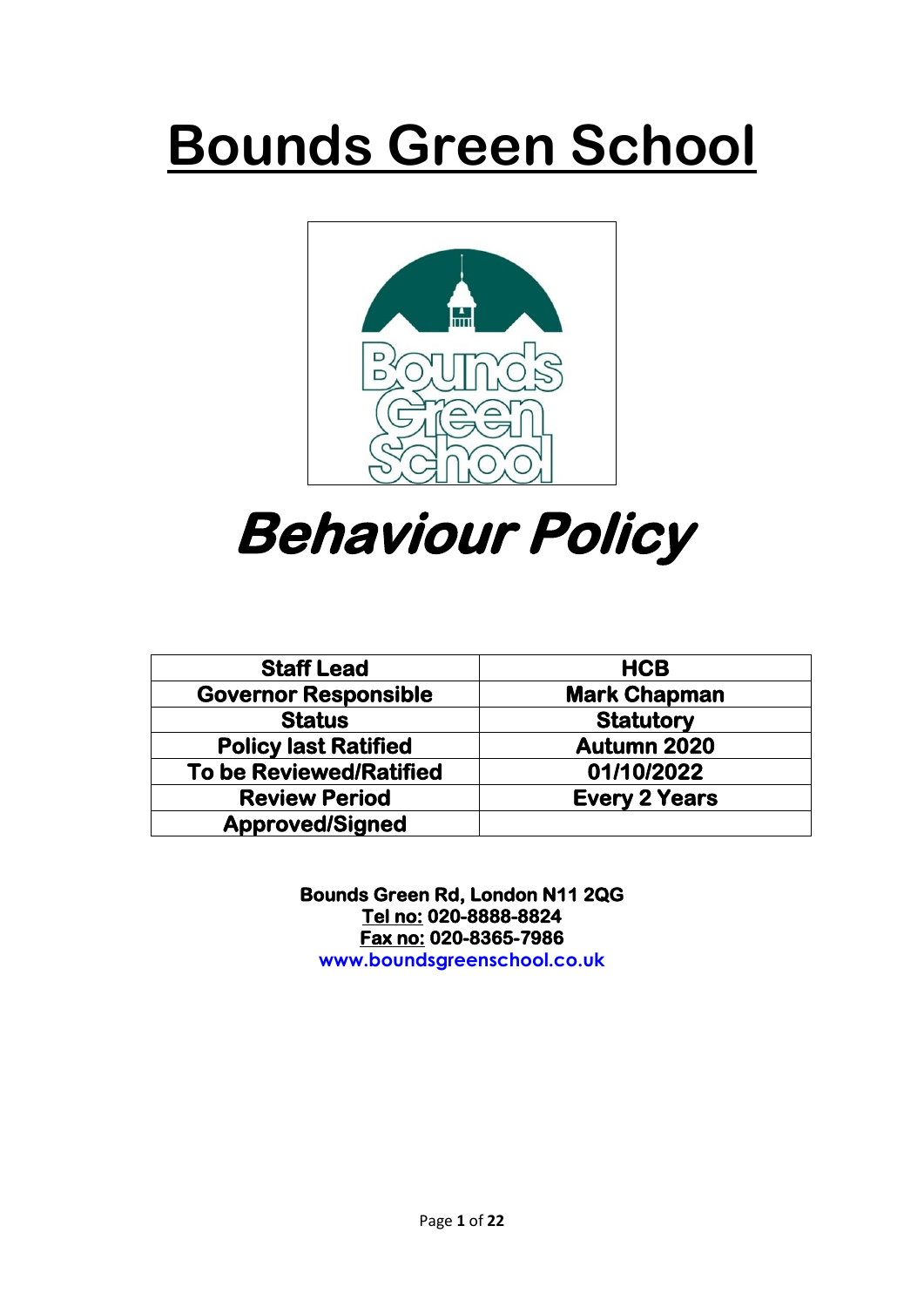## **Contents**

| 1. | Introduction                                      | 3  |
|----|---------------------------------------------------|----|
| 2. | Aims                                              | 4  |
| З. | Legislation and statutory requirements            | 5  |
| 4. | <b>Our Standards</b>                              | 5  |
| 5. | Our Approach - KS1 & KS2 Good to be Green         | 5  |
|    | 5.1 In Class                                      | 6  |
|    | 5.2 Consequences & Sanctions                      | 6  |
|    | 5.3 Good to be Green Outside Class and Playground | 7  |
| 6. | <b>Severe Behaviour</b>                           | 7  |
| 7. | <b>Vulnerable Groups</b>                          | 7  |
| 8. | <b>Further Supportive Measures</b>                | 8  |
|    | 8.1 Restorative Justice and Restorative Practices | 8  |
|    | 8.2 Personal Behaviour Plan                       | 8  |
|    | 8.3 Learning Mentor & SEND Support                | 8  |
|    | 8.4 Isolation Reflection Time (IRT)               | 9  |
|    | 8.5 Isolation Day (Internal Exclusion)            | 9  |
| 9. | <b>Fixed Term and Permanent Exclusions</b>        | 9  |
|    | 9.1 Exclusions                                    | 9  |
|    | 9.2 Lunch-Time Exclusions                         | 10 |
|    | 9.3 Re-integration Meetings                       | 10 |
|    | 10. Pastoral Support Plans (PSPs)                 | 10 |
|    | 11. External Support Agencies                     | 11 |
|    | 12. Off Site Behaviour                            | 11 |
|    | 13. Misconduct of Parents on School Site          | 11 |
|    | 14. Misconduct of a Member of Staff               | 11 |
|    | 15. Use of Reasonable Force                       | 12 |
|    | 16. Screening and Searching Pupils                | 12 |
|    | 17. Prejudicial and Peer-on Peer Abuse            | 12 |
|    | 18. Bullying                                      | 12 |
|    | 19. Roles, Rights and Responsibilities            | 12 |
|    | 19.1 The Role of the Governors                    | 12 |
|    | 19.2 The Role of the Head Teacher                 | 13 |
|    | 19.3 The Role of the Staff                        | 13 |
|    | 19.4 The Role of the Parents/Carers/Guardians     | 14 |
|    | 19.5 The Role of the Pupil                        | 14 |
|    | 20. Behaviour Management in the Classroom         | 14 |
|    | 21. Pupil Support                                 | 15 |
|    | 22. Pupil Transition                              | 15 |
|    | 23. Monitoring and Evaluation                     | 15 |
|    | <b>Appendix 1</b>                                 | 16 |
|    | <b>Appendix 2</b>                                 | 18 |
|    | <b>Appendix 3</b>                                 | 20 |
|    | <b>Appendix 4</b>                                 | 22 |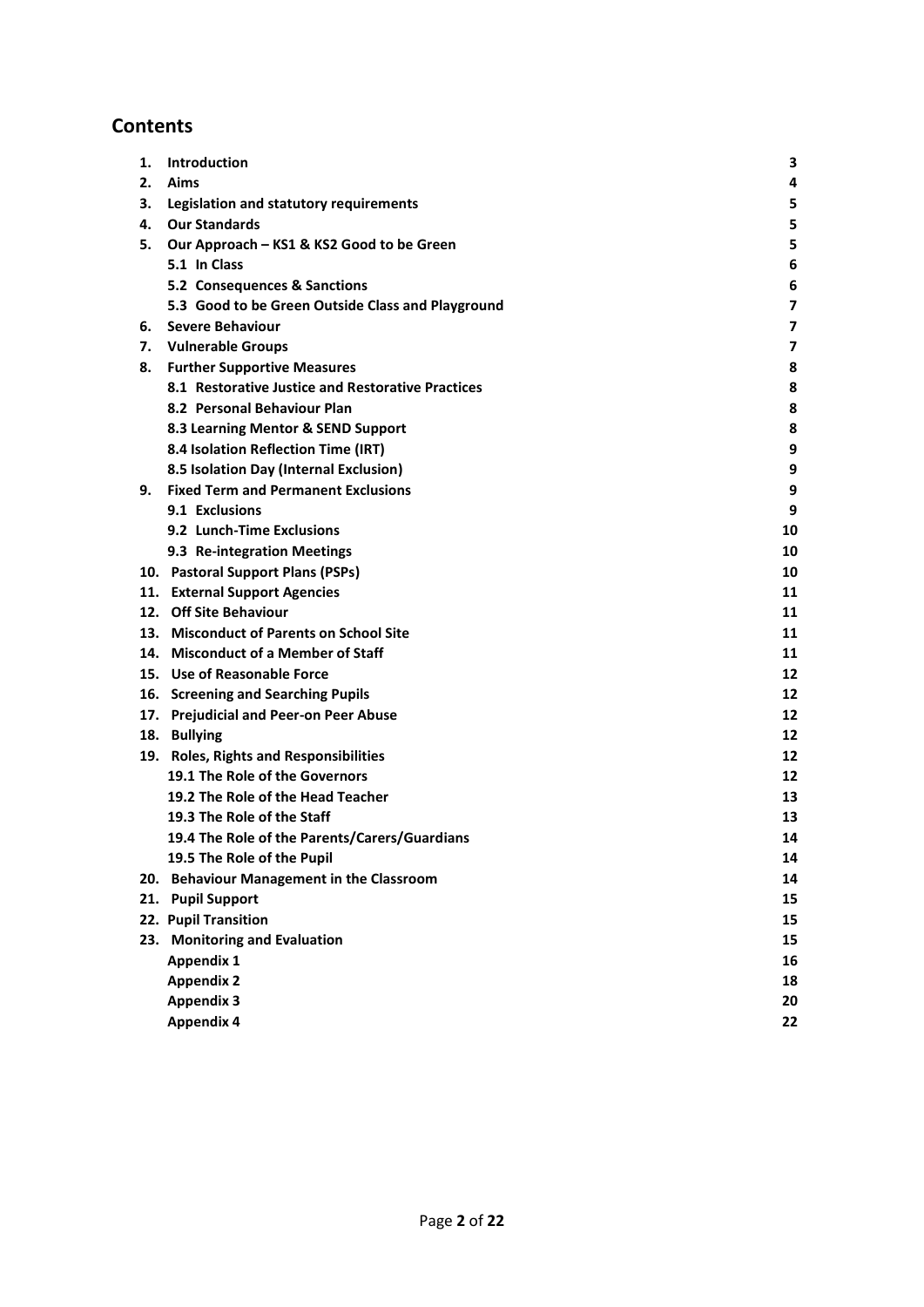## **1. Introduction**

This policy is for all staff, pupils, parents and carers, governors, visitors and partner agencies working within the school and provides guidelines and procedures as to how our school supports and responds to behaviour.

We recognise that the values we promote within the school play an important part in the spiritual, moral and social development of our children.

These values include: care, respect and concern for oneself and others, care and respect for property and for the environment. Whilst values are sometimes explicitly expressed, they are more often implicit in the ways we behave ourselves and in the ways we expect others around us to behave. For this reason, it is important to provide clear guidelines for a consistent and coherent approach to behaviour and discipline within the school.

The UN Convention on the Rights of the Child states:

#### **Article 3**

*The best interests of the child must be a top priority in all our actions.* 

#### **Article 29**

*Education must develop every child's personality, talents and abilities to the full. It must encourage the child's respect for human rights, as well as respect for their parents, their own and other cultures and the environment.*

This policy must therefore be implemented in conjunction with:

- Equality and diversity policy
- Attendance Policy
- Safeguarding Policy and Child Protection Policy
- Learning and Teaching Policy
- Anti-bullying policy
- Anti-Cyber Bullying Policy
- Touch and the Use of Restrictive Physical Intervention (Use of Reasonable Force Policy)
- Racist Incident Reporting Policy
- Disability Equality Scheme and Accessibility Plan Principle.
- Section 89 of the Education and Inspections Act 2006

Our behaviour strategy is aimed at improving educational outcomes for all pupils by promoting and supporting their engagement in education. We aim to develop a more positive focus on improving children's engagement, motivation and well-being.

We believe that self-esteem affects all thinking and behaviour and impacts on learning and performance. We aim to provide positive everyday experiences so that our children are self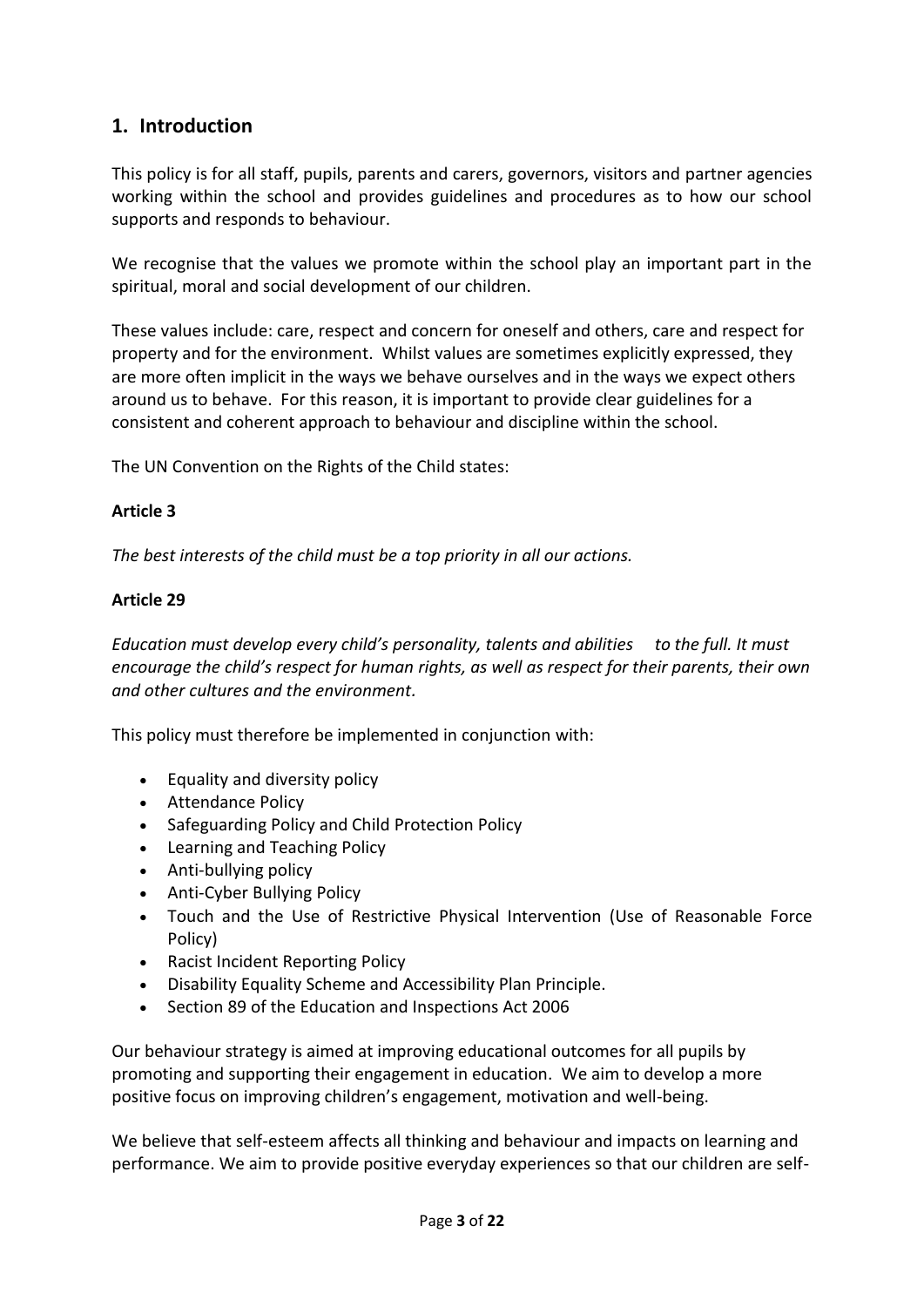confident and secure, with a strong sense of belonging, and so more likely to reach their full potential.

This policy will also:

- **define** what we consider to be unacceptable behaviour, including bullying
- Outline **how pupils are expected to behave**
- Summarise the **roles and responsibilities** of different people in the school community with regards to behaviour management
- Outline our system of **rewards and sanctions**

This policy has been developed through a process of consultation with school staff and Governors. It therefore reflects a common and agreed view of our aims and expectations of behaviour. This document sets out the procedures for rewarding good behaviour and sanctions for inappropriate behaviour.

## **2. Aims**

Our policy is based on choices and consequences and our aims are:

- for every member of the school community to feel valued and respected, and for ALL to be treated fairly, through our positive approach
- To promote good relationships between teachers, teachers and pupils, teachers and parents and local community, recognising differences and developing caring attitudes to others
- To provide an ethos and a safe and secure environment for all our pupils and staff, one in which bullying, discrimination and peer-on-peer abuse – online or face-to-face – are not accepted and are dealt with quickly, consistently and effectively whenever they occur.
- To secure consistently positive attitudes to learning so that pupils are happy and can work and learn together to enable them to experience responsible and independent learning and for each individual to attain their maximum potential. We will have high expectations and endeavour to provide access to high quality resources.
- teach children behaviour that is appropriate to different situations provide a range intellectual, social, moral, spiritual and physical experiences appropriate to age, ability and individual needs
- raise awareness amongst children of the need to recognise and manage their emotions and reactions
- To help our children make informed and responsible decisions throughout their adult life
- support children whose behaviour within the school environment is challenging or who may find friendship and co-operation difficult
- To have a clear routines and expectations of behaviour across the whole school, modelling what is meant by exemplary behaviour and recognising this and rewarding it.
- To be consistent about what is acceptable behaviour, ensuring that all members of the school community work together to apply this consistently and fairly.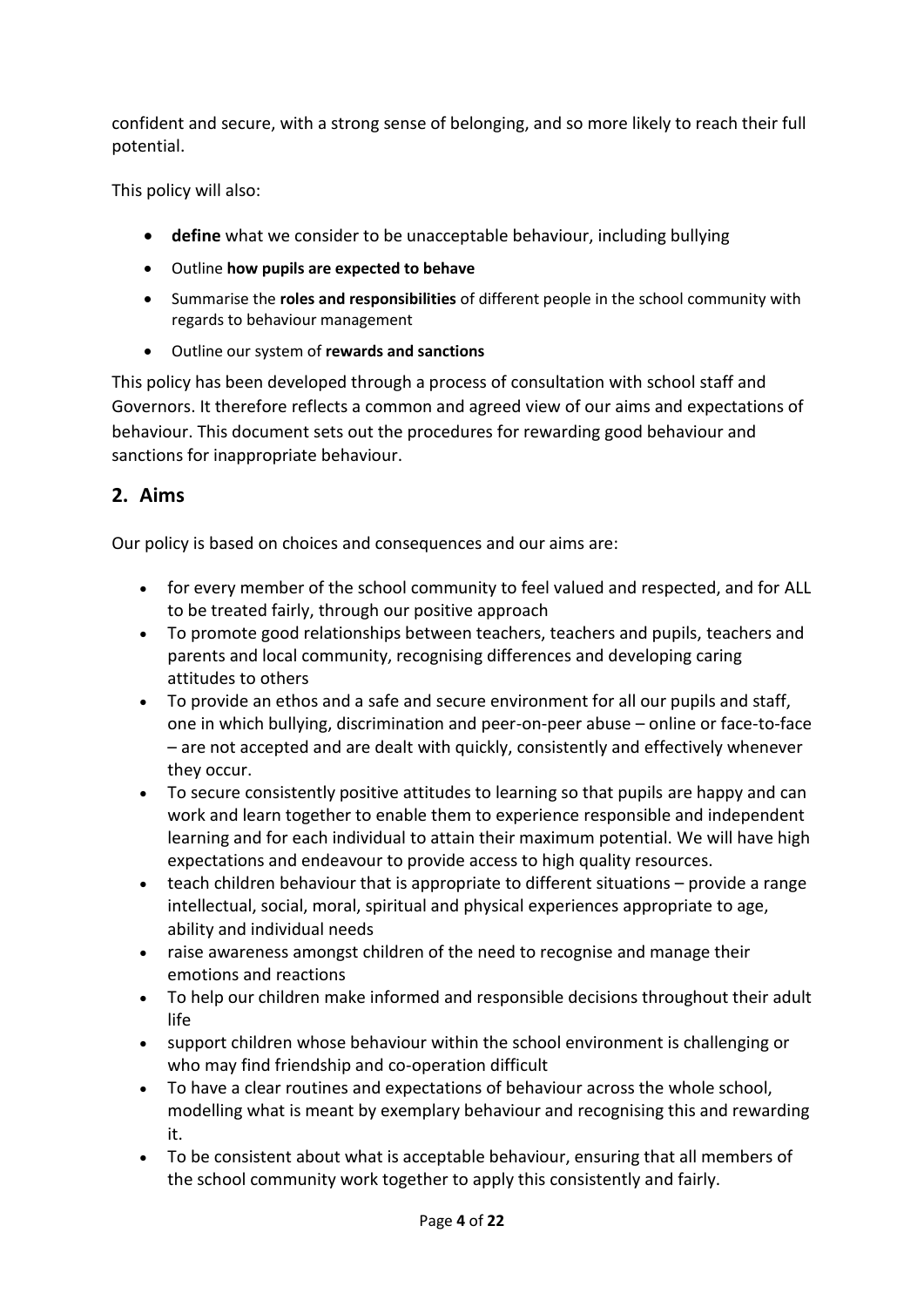## **3. Legislation and statutory requirements**

This policy is based on advice from the Department for Education (DfE) on:

- [Behaviour and discipline in schools](https://www.gov.uk/government/publications/behaviour-and-discipline-in-schools)
- [Searching, screening and confiscation at school](https://www.gov.uk/government/publications/searching-screening-and-confiscation)
- [The Equality Act 2010](https://www.gov.uk/government/publications/equality-act-2010-advice-for-schools)
- [Use of reasonable force in schools](https://www.gov.uk/government/publications/use-of-reasonable-force-in-schools)
- [Supporting pupils with medical conditions at school](https://www.gov.uk/government/publications/supporting-pupils-at-school-with-medical-conditions--3)

It is also based on the [special educational needs and disability \(SEND\) code of practice](https://www.gov.uk/government/publications/send-code-of-practice-0-to-25).

In addition, this policy is based on:

- Section 175 of the [Education Act 2002](http://www.legislation.gov.uk/ukpga/2002/32/section/175), which outlines a school's duty to safeguard and promote the welfare of its pupils
- Sections 88-94 of the [Education and Inspections Act 2006](http://www.legislation.gov.uk/ukpga/2006/40/section/88), which require schools to regulate pupils' behaviour and publish a behaviour policy and written statement of behaviour principles, and give schools the authority to confiscate pupils' property
- [DfE guidance](https://www.gov.uk/guidance/what-maintained-schools-must-publish-online#behaviour-policy) explaining that maintained schools should publish their behaviour policy online

#### **4. Our Standards**

**Everyone** is responsible for behaviour of **all** children and adults should reinforce the rules whenever appropriate.

#### **Golden Rules**

- **1. Be kind, helpful and gentle**
- **2. Be a good communicator**
- **3. Do your very best in learning**
- **4. Be honest and responsible**
- **5. Stay safe and care for people and property**

#### **5. Our Approach KS1 & KS2 – Good to be Green**

Bounds Green has developed a positive and restorative approach to whole school discipline. This means that we reward good behaviour and implement sanctions for inappropriate behaviour. This system is designed for the children to strive to be 'Good to be Green'.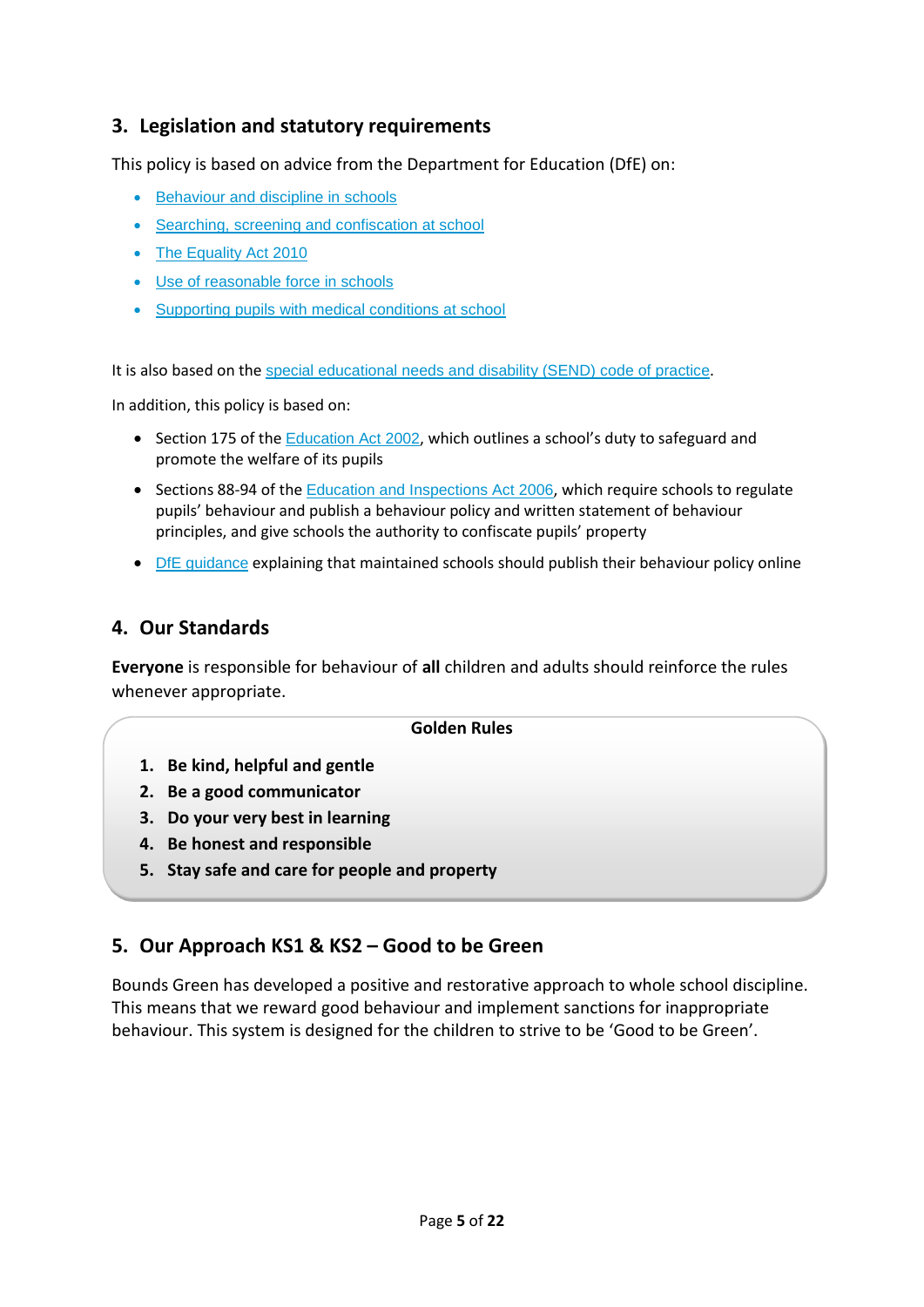#### **5.1 In class**

We believe that this approach ensures that pupils learn to expect positive praise and rewards with agreed ways to reward good behaviour for children who are consistently 'good' and fair and consistently applied sanctions when deserved. So pupils can feel good about themselves and the school, we give a range of rewards for good behaviour, example of which are listed (but not limited) below:

- $\triangleright$  Verbal rewards
- $\triangleright$  Stickers
- $\triangleright$  Positive messages/notes home to parents
- $\triangleright$  Star of the week
- $\triangleright$  House points
- $\triangleright$  Bronze, silver and gold cards towards a gold scroll (See Appendix 1 for more detail)

On Fridays, there will be a celebration assembly which is designed to provide opportunities for all staff to acknowledge the following (but not limited):

- Excellent achievements in a child's learning
- Outstanding or sustained improved behaviours
- Contributions to the life of the class or the school community

At Bounds Green we believe in sharing pupil's success with parents so we send home an electronic copy of the Star of the Week Certificate, and Gold Scrolls. Over the course of an academic year each pupil will strive to receive a reward in a celebration assembly.

#### **5.2 Consequences & Sanctions**

All staff will strive to avoid confrontation and defuse situations wherever possible by talking to pupils in a calm, but fair manner, using restorative language. In cases when the Bounds Green Golden Rules are broken a series of sanctions will be applied. It is the responsibility of the member of staff who is involved, witnesses or experiences the break in standards to issue the sanction (See Appendix 2).

1. Look/check behaviour (saying name, reminding of expectations etc).

2. Verbal warning (recorded by moving a pupil from green to **blue**, with an explanation as to why).

3. **Yellow** card warning (recorded by moving a pupil to yellow on the Good to be Green chart followed by 5 minute restorative justice session at the next natural break with the member of staff issuing the sanction, explaining the behaviour seen and why it doesn't meet the Bounds Green Standard).

4. **Red** card (recorded by a red card on the Good to be Green chart and further recorded on a red form (see Appendix 3). The person giving the red card will discuss the behaviour seen with the pupil, which has led to the red card. This is followed by a playtime detention with a member of the Senior Leadership Team. Depending on the behaviour, parents will be informed either in person or telephone).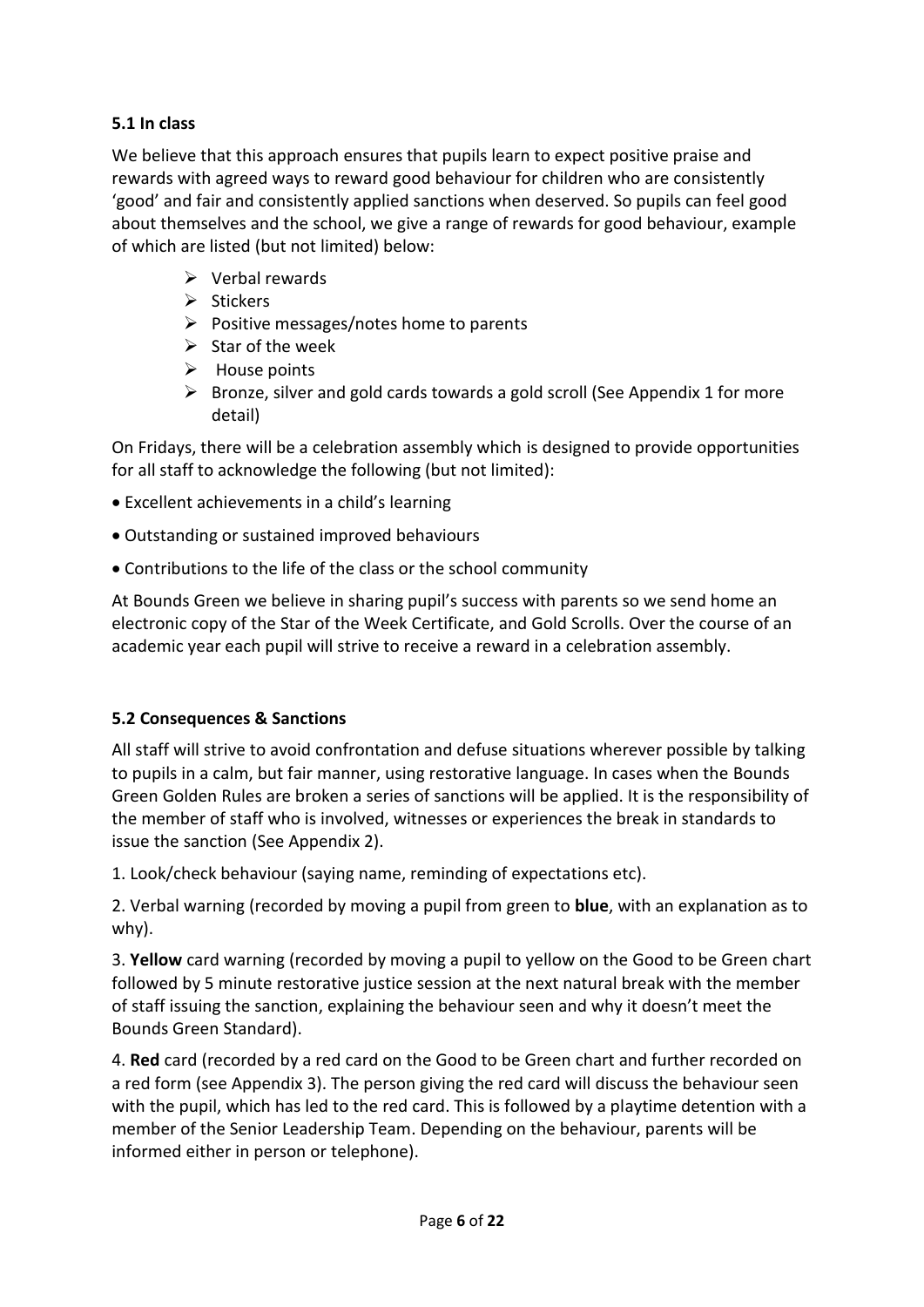5. Time out in a partner class until the end of the session with work (no child should be left in an unsupervised area) can be given to help to pupil manage their behaviour choices.

6. In an emergency, a telephone call to a member of leadership team, who will deal with the situation accordingly

#### **5.3 Good to be Green Outside Class & Playground**

This system can be used when children are moving around the school and when in the playground.

**Lunchtime** – all adults are responsible for engaging with the children through play and conversation. They will address 'tensions' before they result in incidents and appropriately follow the Good to be Green approach. All significant incidents must be reported to the class teacher, who will record this in the Behaviour File. Serious incidents will be referred to the SLT.

#### **6. Severe Behaviour**

Severe behavioural issues must be reported to a member of the Leadership Team who will deal with the incident. Severe behaviour can include, but is not limited to:

- Inappropriate/dangerous items being brought onto school premises
- Racist abuse
- Bullying
- Physical assault
- Homophobic abuse
- Peer-on-peer abuse
- Theft
- Damage to property
- Persistent disruption to learning

All incidents will be recorded. In the case of bullying and prejudice related incidents, an Antibullying and PRI form will also be used to record the incident, which will then be resolved in accordance to the corresponding policies.

## **7. Vulnerable Groups**

It is recognised that some children need a more individual approach to independently display positive behaviour. To do this we offer the following approaches:

- Time out opportunities
- Modified timetable
- Social skills groups
- Targeted interventions
- Learning Mentor Team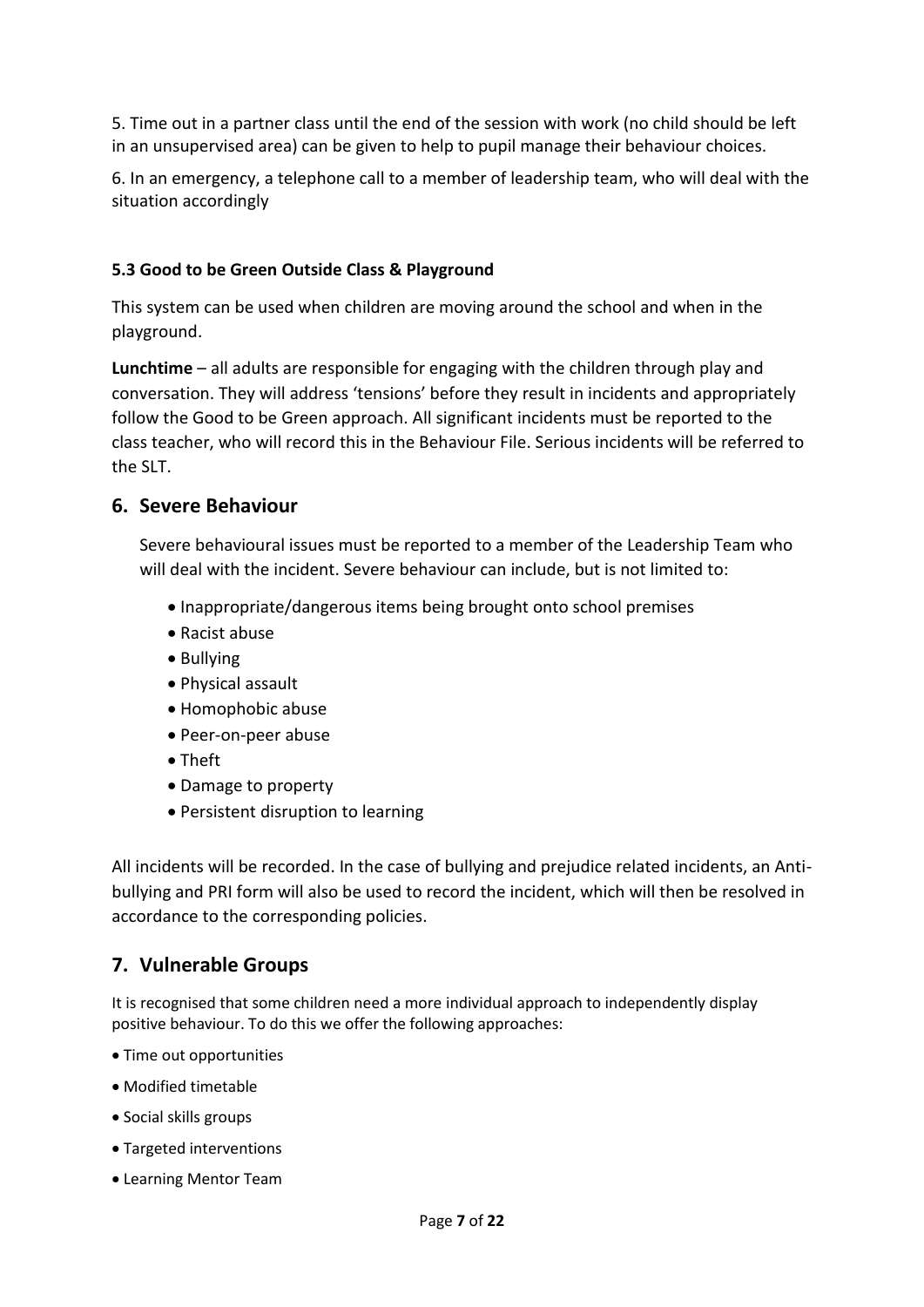## **8. Further Supportive Measures**

#### **8.1 Restorative Justice and Restorative Practices**

Restorative practices including language will be used throughout the school as it is important to understand the antecedents, behaviour and consequences (ABC) of any behavioural action and address this. In this way pupils are more likely to be successful in not repeating unacceptable behaviour. This is the basis of behaviour management for The Early Years classes where GTBG policy is not followed. The reasoning behind this is at this early stage in their education, the school takes on the responsibility of teaching the pupils social interaction and how to follow good behaviour. The use of restorative practices helps to:

- reduce violence and bullying
- improve behaviour
- strengthen civil society
- provide effective leadership
- restore relationships
- repair harm

#### **8.2 Personal Behaviour Plan**

This is a structured plan to gain a clearer understand of a child's behaviour when it is agreed a more focused approach is needed to support the child to make positive changes to their behaviour. This involves completing a close monitoring of a child's behaviour throughout the school week. This gives detail on an individual's strengths and areas for development. This plan will be implemented and monitored by the class teacher on a daily basis. It will be reviewed on a weekly basis by the class teacher and pupil in liaison with a member of the Senior Leadership Team. The plan may be signed by the parent each evening acknowledging the child's behaviour of that day. The child will be removed from the plan when they have a success rate of 90% over an agreed period. The Plan will be a reviewed and all involved will talk about the progress the child has made with the view of coming off the plan. However, if they have not shown any progress by the end of the agreed period to change their behaviour, a referral for more specialised support is considered by the class teacher and Deputy Head or the Inclusion Manager.

#### **8.3 Learning Mentor & SEND Support**

Learning Mentor in liaison with the Inclusion Manager, The Deputy Head, the class teacher and parents may set up a programme to support children with social, emotional and mental health (SEMH) needs which hinder their ability to access the curriculum in a whole class situation. Support is tailored to the needs of the pupil and usually takes place over a short intensive period. The process of re-integration back into class is then carefully managed to support the pupils. This is an area where a child may have a short time to calm down and reflect on a situation in order for them to be able to reintegrate back into the class or activity when it is deemed appropriate. This is also an area where behaviour or SEMH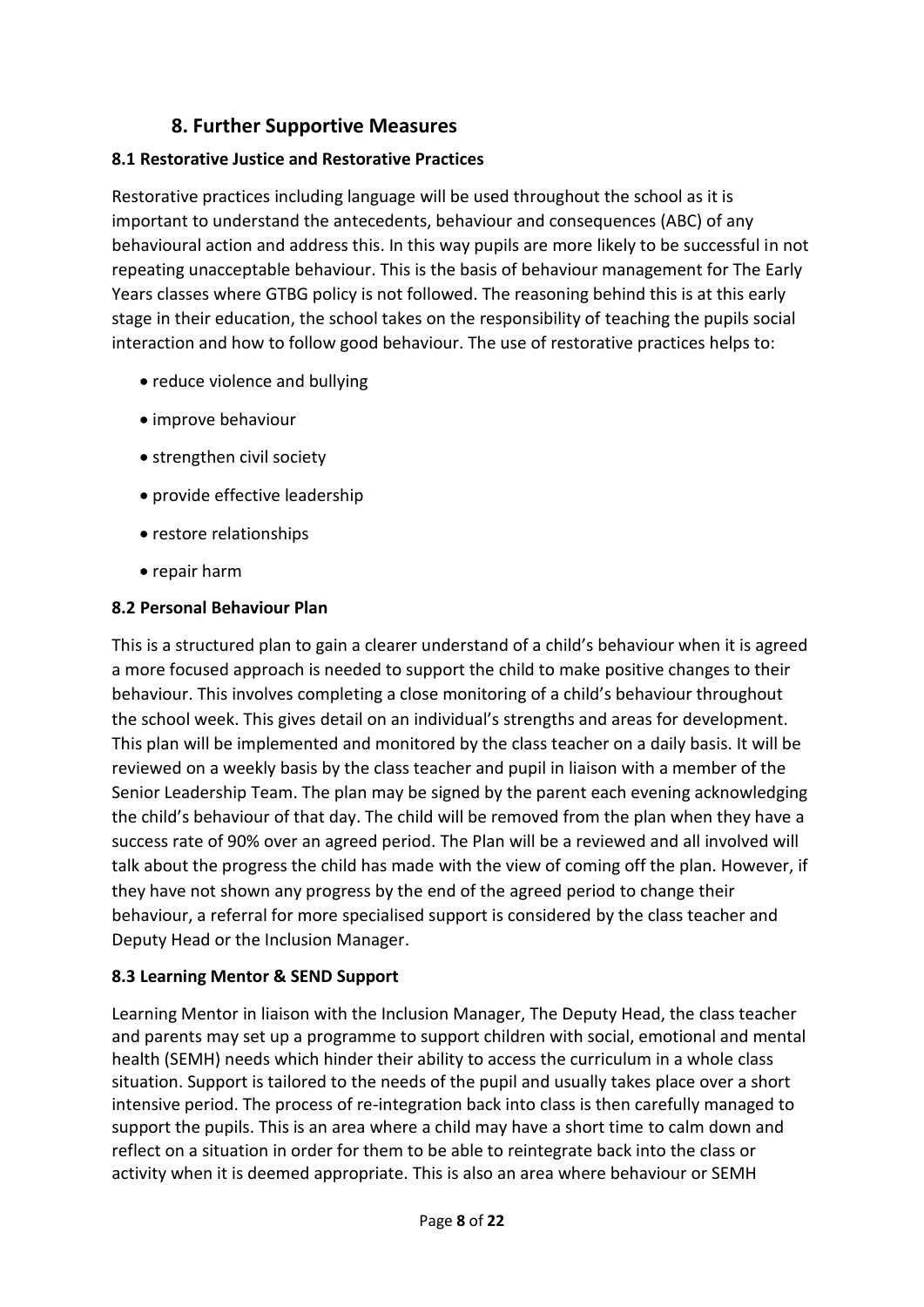interventions may take place when necessary. Outside agencies may get involved depending on the severity of the SEMH.

## **8.4 Isolation Reflection Time (IRT)**

Where the situation persists beyond a red card the pupil may be given an isolated reflection time where they work away from their peers for the remainder of the session or day, alongside a Learning Mentor. Restorative practices will take place with a view to allowing empathy and good behaviour choices to develop. Following this, pupils will be expected to complete the class work assigned for that day to ensure they do not fall behind. For KS1 an IRT will last for a short period (an hour) for KS2 it could be a whole morning or afternoon (3 hours).

## **8.5 Isolation Day (Internal Exclusion)**

Three isolated reflection times (IRTs) may result in an in-school isolated day (internal exclusion day) There is a maximum of three isolated days in any six-week period (excluding holidays); any incidents beyond this may result in a fixed term exclusion.

## **9. Fixed Term and Permanent Exclusions**

**Fixed term or permanent exclusions will only be used as a last resort. It will be used where there is a serious breach of the school's behaviour policy and where allowing a pupil to remain in school would seriously harm the education or welfare of the pupil or others in school.** 

#### **9.1 Exclusions**

After the implementation of a personal behaviour support plan and a period of monitoring, or following 3 isolated days, then exclusion procedures may commence in accordance with the DfE Exclusion from maintained schools, academies and pupil referral units in England, statutory guidance 2017. In light of a serious incident at school that results in a person being hurt; damage to school property or disruption to the teaching and learning of other pupil's, the sanctions in the behaviour policy will be escalated immediately the child may receive a fixed term/ or permanent exclusion at the discretion of the Head teacher. Only the Head teacher (or an acting Head teacher) has the power to exclude a pupil from school. The Head teacher may exclude a pupil for one or more fixed periods, for up to 45 days in any one school year. The Head teacher may also exclude a pupil permanently. It is also possible for the Head teacher to convert a fixed-term exclusion into a permanent exclusion, if the circumstances warrant this. If the Head teacher excludes a pupil, s/he informs the parents without delay giving reasons for the exclusion. At the same time, the Head teacher makes it clear to the parents that they can, if they wish appeal against the decision to the governing body. The school informs the parents how to make any such appeal.

The Head teacher must, without delay, notify the governing body and the local authority of:

a permanent exclusion (including where a fixed period exclusion is made permanent)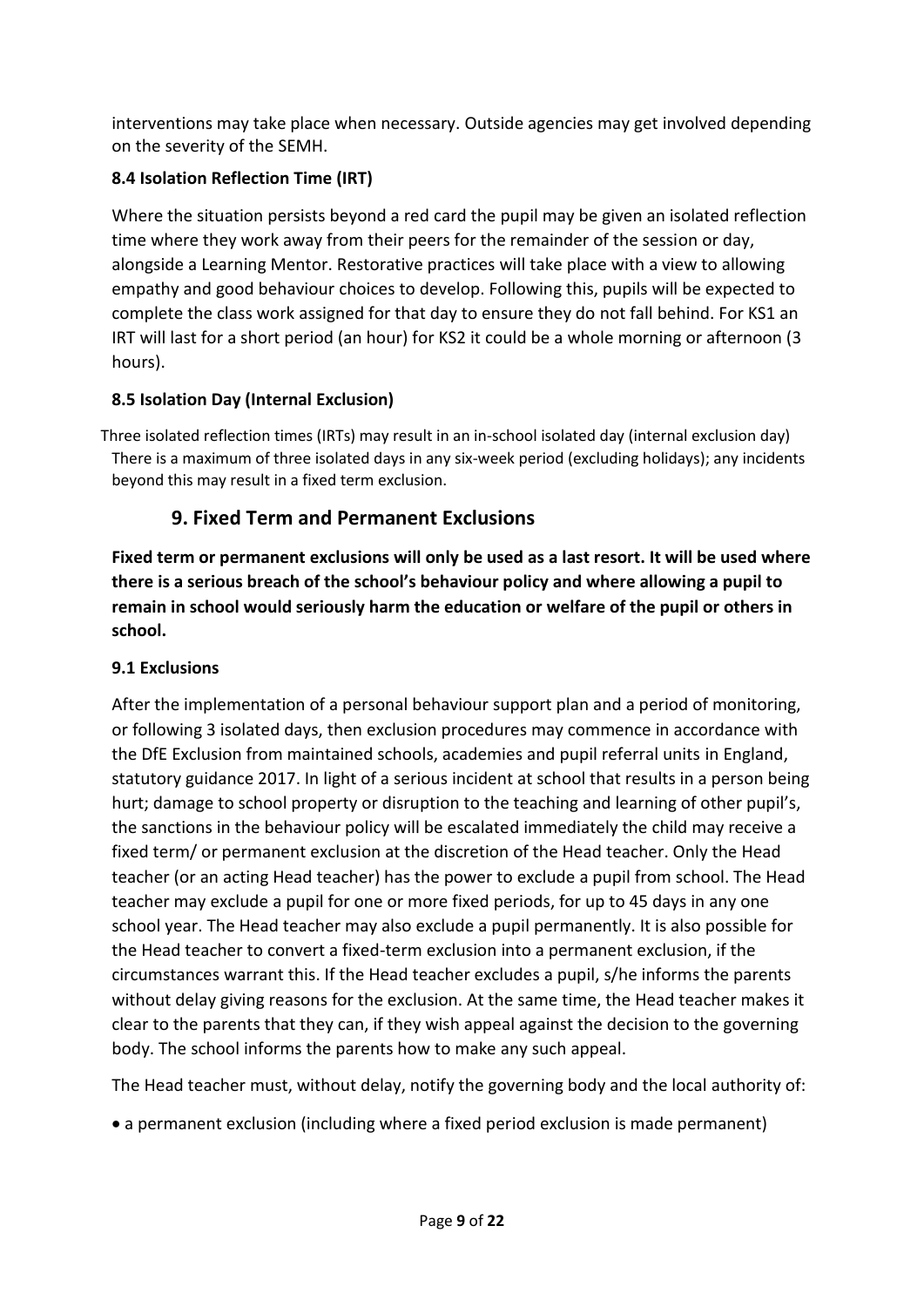• exclusions which would result in the pupil being excluded for more than five school days (or more than ten lunchtimes) in a term;

 exclusions which would result in the pupil missing a public examination or national curriculum test.

For all other exclusions the Head teacher must notify the local authority and governing body once a term.

In the case of a fixed period exclusion which does not bring the pupil's total number of days of exclusion to more than five in a term, the governing body must consider any representations made by parents, but it cannot direct reinstatement and is not required to arrange a meeting with parents. The governing body itself cannot either exclude a pupil or extend the exclusion period made by the Head teacher.

#### **9.2 Lunch-Time Exclusions**

Pupils whose behaviour at lunchtime is disruptive may be excluded from the school premises for the duration of the lunchtime period. In such cases the legal requirements in relation to exclusion, such as the Head teacher's duty to notify parents still apply. Lunchtime exclusions are counted as a half a school day for statistical purposes and in determining whether a governing body meeting is triggered.

#### **9.3 Re-integration Meetings**

Following a major infringement of the behaviour policy or a fixed term exclusion, the child, with their parents/guardians will attend a re-integration meeting upon returning to school and a Pastoral Support Plan will be put in place to support the pupil.

## **10. Pastoral Support Plans (PSPs)**

Where there are more serious behavioural concerns, the school, in conjunction with the pupil, parents or carers of the pupil and outside agencies eg: Educational Psychologist and Behavioural Support, will work together to draw up a PSP. This will run for at least but not confined to 8 weeks addressing the pupil's behaviour through a detailed action plan. It will be reviewed at regular intervals (as agreed at the initial meeting) with those concerned to discuss progress and may be extended if required.

From this a Behaviour Plan for use in the classroom is drawn up to help the pupil with their future behaviour. This is a positive behaviour plan. Comments for every lesson and playtime are made and the pupil can also collect points/rewards on their behaviour plan. The behaviour plan is shown to parents to read and sign. The frequency of this is personalised for each pupil.

The behaviour plan will run for two weeks after which time staff and parents will decide whether to resume normal monitoring or continue.

Dependent on the behaviour shown, if necessary the matter can be referred to the Learning Mentor in order to engage with and support the family. If external agencies have worked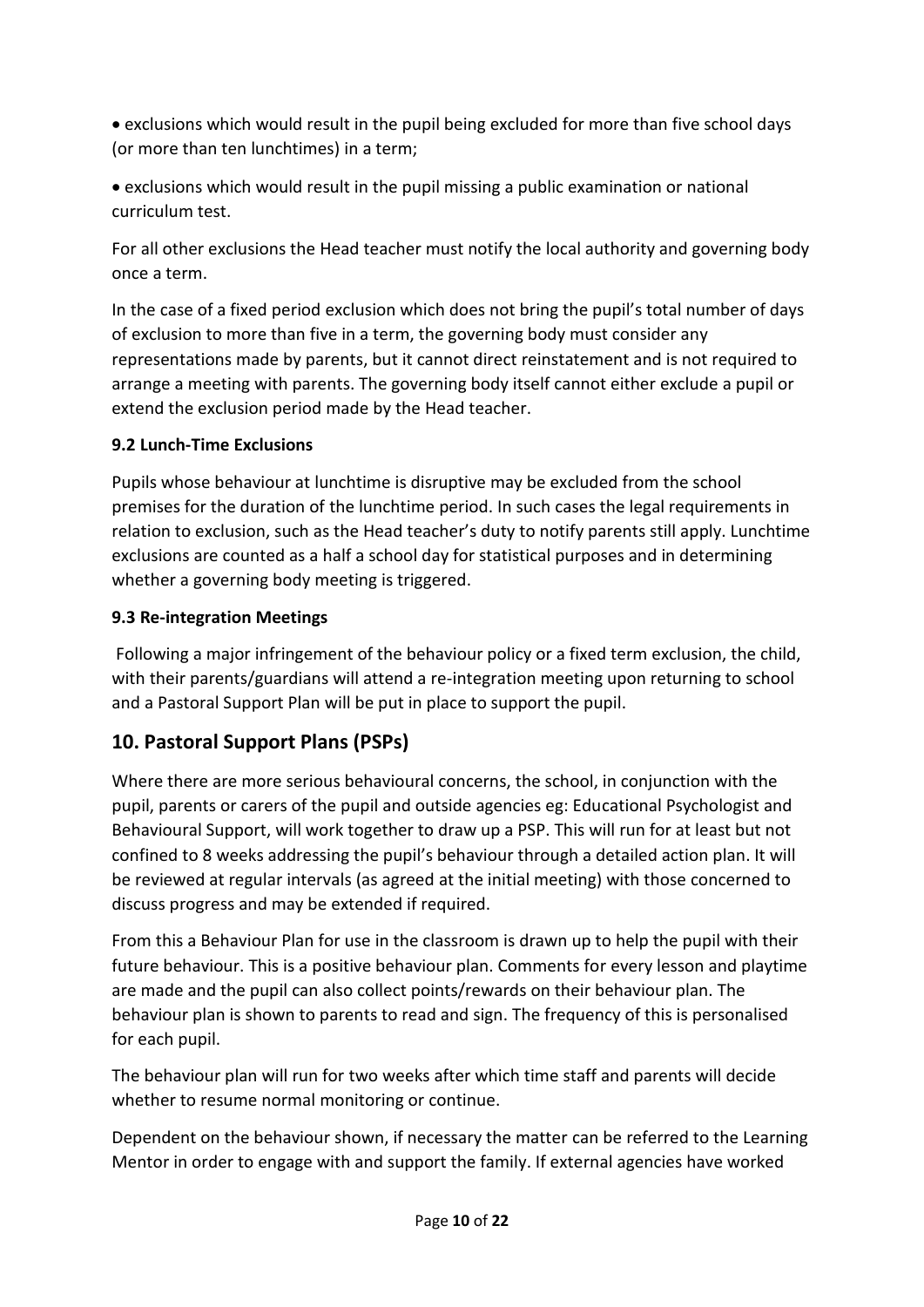with the school and the pupil, and the pupil continues to misbehave, the school would then consider a permanent exclusion.

## **It is also good practice to engage with a PSP Programme before any exclusions are implemented, in the hope that any fixed or permanent measures are avoided.**

## **11. External Support Agencies**

We have a strong working relationship with a number of educational and health agencies who can give additional input where it is deemed necessary to review a child's behaviour. This is undertaken with permission from parents/guardians.

## **12. Off Site Behaviour**

It is expected that Bounds Green pupils will uphold the good reputation of the school when walking to and from school or on a visit with a school group.

The Head Teacher has the right to discipline pupils beyond the school gate when noncriminal negative behaviour or bullying occurs anywhere off site and is witnessed by a member of staff or reported to the school.

The Head Teacher in dealing with the incident outside school will consider the following:

If the misbehaviour has repercussions for the orderly running of the school.

 If the misbehaviour poses as a threat to another pupil, staff member or member of the public.

If the misbehaviour could adversely affect the reputation of the school.

The Head Teacher will also consider and notify the police or anti-social behaviour coordinator in their local area of the actions taken against the pupil, if they feel it is appropriate. If the Head Teacher feels the misbehaviour is linked to the child suffering, then the school's safeguarding policy will be followed.

## **13. Misconduct of Parents on School Site**

In the event of a parent displaying misconduct on school property the Head Teacher will notify the parent with a written warning about the behaviour, or in a serious breach of misconduct, withdraw their permission to be on school premises under Section 547 of the 1996 Education Act.

## **14. Misconduct of Staff Members**

In the event of a staff member being accused of misconduct the Head Teacher will follow the guidance and advice detailed within the Haringey agreed Disciplinary Procedures, and advice from Haringey HR will be sought and followed.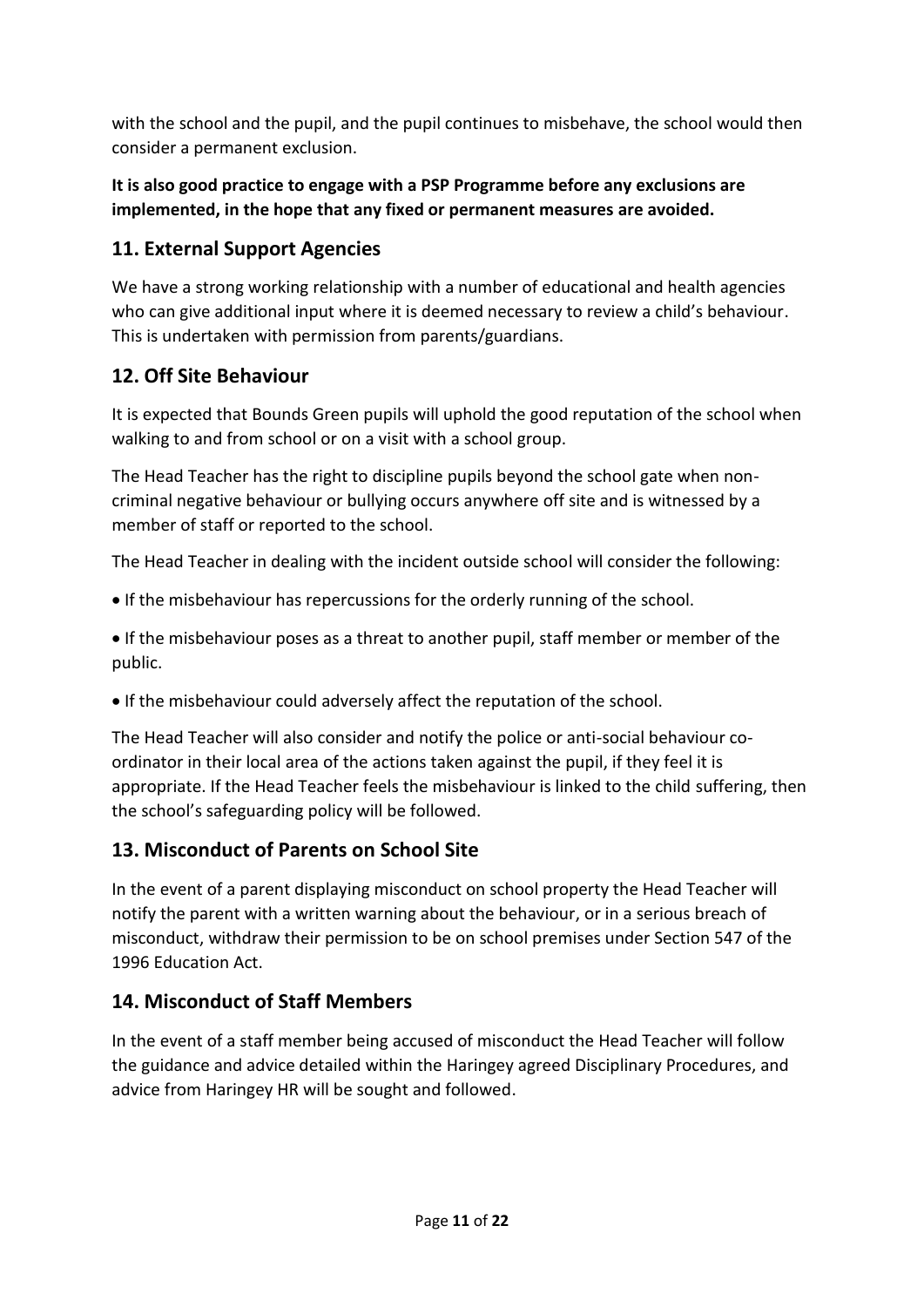## **15. Use of Reasonable Force**

The school reserves the right to use reasonable force with a pupil should the need arise. This will be undertaken in line with the school's Touch and the Use of Restrictive Physical Intervention Policy and Guidance.

## **16.Screening and Searching Pupils**

Screening and Searching Pupils and dangerous weapons should the need arise. This will be done respectfully and in accordance with the DfE Searching, Screening and Confiscation advice 2018.

When a pupil is searched at least two members of staff will be present. Pupils will be searched by a staff member of the same sex. Parents will be notified that their son/ daughter has been searched and the reasons as to why this was undertaken.

## **17.Prejudicial and Peer-on-Peer Abuse**

This behaviour is not tolerated at Bounds Green School. Such occurrences will be dealt with in line with the school's Child Protection and Safeguarding Policy. Racist incidents will be recorded and reported to the local Authority.

## **18. Bullying**

Bullying is defined as the repetitive, intentional harming of one person or group by another person or group, where the relationship involves an imbalance of power.

Bullying is, therefore:

- Deliberately hurtful
- Repeated, often over a period of time
- Difficult to defend against.

Bullying can be emotional, physical, racial, sexual, direct or indirect verbal and cyberbullying (See Appendix 4). Details of our school's approach to preventing and addressing bullying are set out in our Anti-bullying policy.

## **19. Roles, Rights and Responsibilities**

The Head Teacher and the Governors have overall responsibility for the implementation of the school's Behaviour Policy. However, everyone in the school community has roles, rights and responsibilities to ensure that Bounds Green School is a safe place to work, learn and play.

#### **19.1 The Role of the Governors**

The Governing Body is responsible for reviewing and approving the written guidelines of behaviour principles support the Head Teacher in carrying out these guidelines. The Governing Body will also review this behaviour Policy in conjunction with the Head Teacher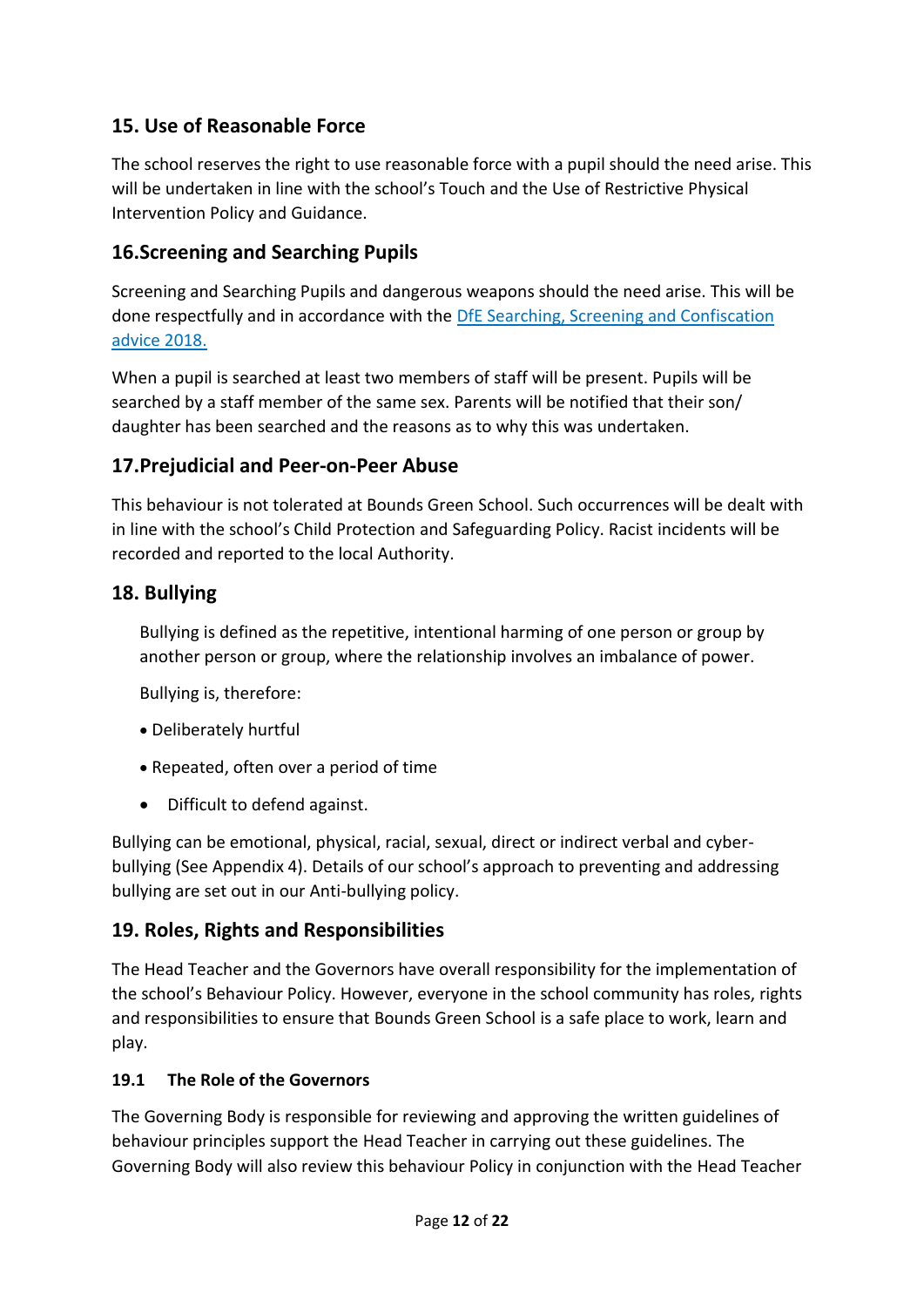and monitor the policy's effectiveness, holding the Head Teacher to account for its implementation.

## **19.2 The Role of the Head Teacher**

The Head Teacher is responsible for reviewing this Behaviour Policy in conjunction with the Governing body and to implement this policy consistently throughout the school. The Head Teacher will ensure that the school environment encourages positive behaviour and that staff deal effectively with poor behaviour, and will monitor how staff implement this policy to ensure rewards and sanctions are applied consistently. The Head Teacher has the responsibility for giving fixed-term exclusions to individual pupils for major infringements of misbehaviour. For repeated or very serious breaches of the school's behaviour policy the Head Teacher may permanently exclude a pupil.

## **19.3 The Role of the Staff**

Staff at Bounds Green School have the right to teach and work in a safe and supportive environment. The class teacher has overall responsibility for all pupils in their classes during the teaching school day. All adults who have contact with children reinforce school expectations and are responsible for implementing and promoting the Behaviour Policy. **All staff should act as role models to achieve the Bounds Green Golden Rules.**

At the start of every school year pupils in each class, in discussion with the class teacher, decide on their class rules based on the '5 Golden Rules' which are then displayed in a charter on the classroom wall as a constant reminder to the children. The rules relating to expected behaviour – Good to be Green - are displayed in every class and referred to on a regular basis so that all pupils know what is expected of them and have ownership of the rules. All pupils are involved in lessons in PSHE (Personal Social, Health Education) and circle time. During this time relevant issues are discussed to promote good relationships between all pupils and adults.

It is the class teacher's responsibility to ensure that the school rules are followed in their class, and that their class behaves in a responsible manner during lesson time, by taking a proactive approach in supporting pupils with their behaviour. The class teachers and teaching assistants in our school have high expectations of the children in terms of behaviour and they strive to ensure that all pupils work to the best of their ability through a personalised learning approach and based on specific behavioural needs of particular pupils. Staff will treat each pupil fairly and with respect and understanding. A restorative approach is taken to find out the root cause of chosen pupil behaviour in order to correct it together.

If a child's behaviour is not meeting the expectations of the positive behaviour expected at Bounds Green School, the class teacher will follow the Good to be Green guidance, recording the incident. It is an expectation that a pupil will quickly return to Green when s/he resumes following the behaviour rules. Moving to a red card should be a rare occurrence. However, in such circumstances the member of staff dealing such behaviour must record the behaviour incident on a 'red detention form' (Appendix 3) and report this to the class teacher where necessary. The class teacher has the responsibility of contacting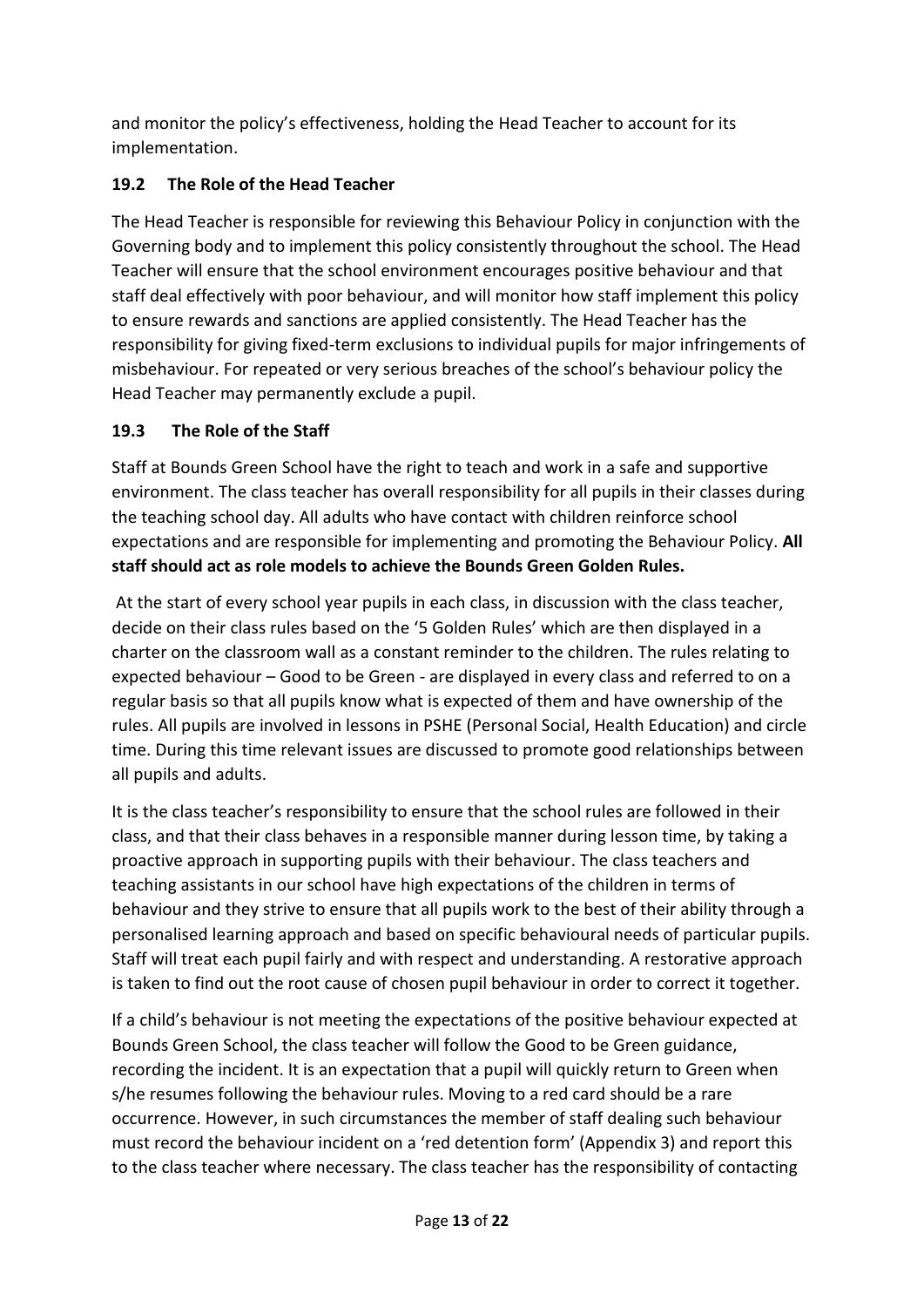the parent or guardian to discuss the behaviour incident, ensuring the pupil has attended a playtime detention with the SLT and that when this has taken place, the issue is recorded as resolved. The class teacher will liaise with the school Deputy Head. Inclusion Manager and external agencies, as necessary, to support and guide the progress of each child.

## **19.4 The Role of the Parent/Carers/Guardians**

Parents/Carers/ Guardians have the right to know that their children work, learn and play in a safe and supportive environment. The school works collaboratively with parents, so pupils receive consistent messages about how to behave at school and adhere to the school's behaviour policy. We expect the parent/carer/guardian to inform the school of any changes in circumstances that may affect their child's behaviour and to discuss any behavioural concerns with the class teacher promptly. In this way Bounds Green School builds a supportive dialogue between home and school and we inform parents/carers/guardians as soon as possible if we have concerns about their child's welfare or behaviour.

If the school has to use sanctions due to poor behaviour, parents/carers /guardian should support the actions of the school. If parents/careers/ guardians have any concern about the way that their child has been treated, they should initially contact the class teacher. If the concern remains, they should contact the Deputy Head, then the Head Teacher. If still not satisfied the Chair of Governors. If these discussions cannot resolve the problem, a formal grievance or appeal process can be implemented.

#### **19.5 The Role of the Pupil**

Pupils have the right to work, learn and play in a safe and supportive environment. They are expected to follow the school rules and act in accordance with the Home School Agreement. Pupils are expected to show good manners and be polite at all times, behaving in an orderly and self-controlled way. They should show respect to members of staff and each other and in class make it possible for all pupils to learn. Pupils are expected to move quietly around the school and treat the school buildings and school property with respect. They are required to wear appropriate clothes for school at all times. Pupils are encouraged to have a clear understanding that all behaviours have consequences in terms of rewards and sanctions and refrain from behaving in a way that brings the school into disrepute, including when outside school.

## **20. Behaviour Management in the Classroom**

Teaching and support staff are responsible for setting the tone and context for positive behaviour within the classroom. They will:

- Create and maintain a stimulating environment that encourages pupils to be engaged.
- Endeavour to ensure learning activities are matched to children's abilities and keep this under consideration.
- Display the Good to be Green rules and their own classroom rules.
- Develop a positive relationship with pupils with may include: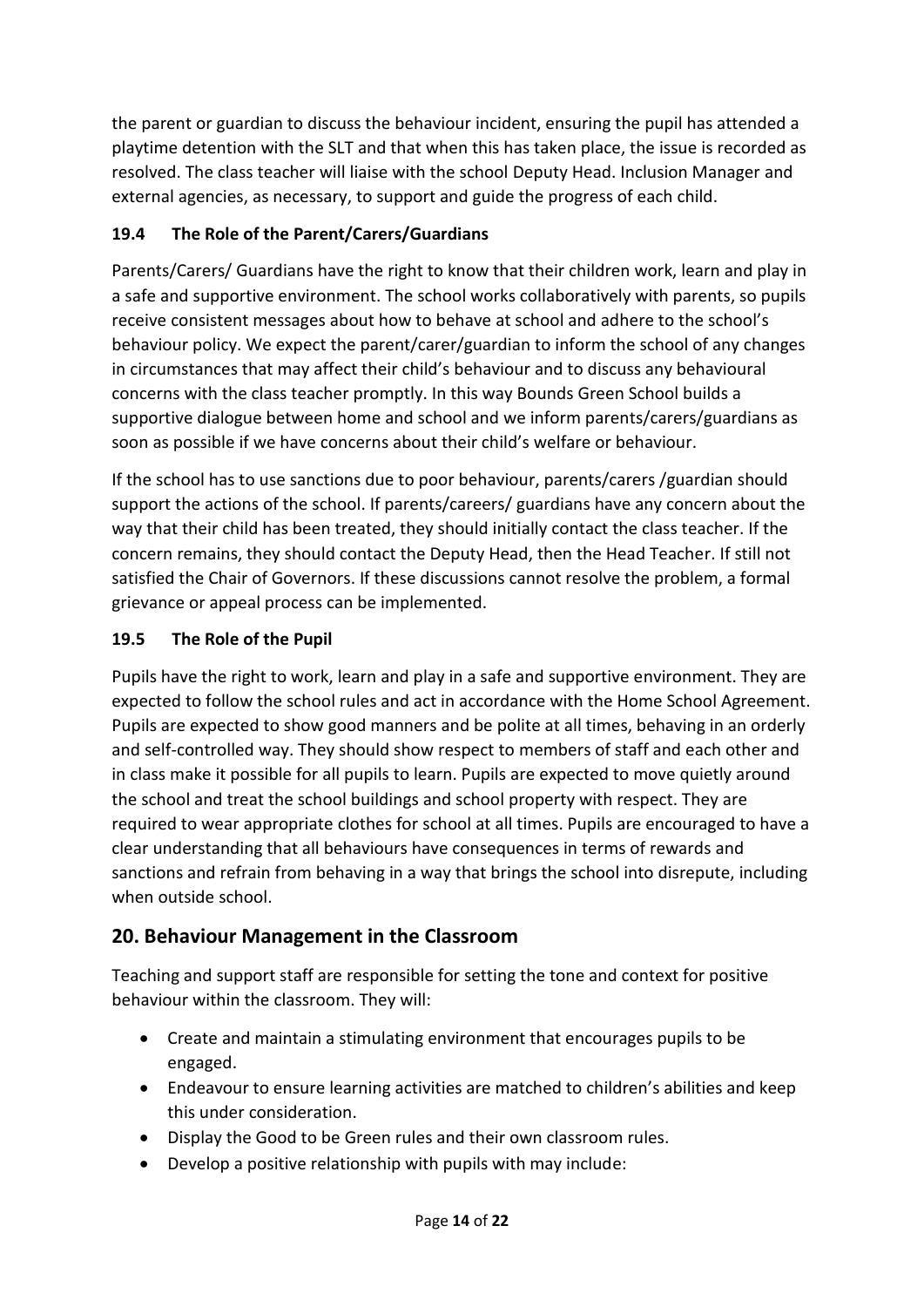- $\triangleright$  Greeting pupils in the morning
- $\triangleright$  Establishing clear routines
- $\triangleright$  Communicating expectations of behaviour in ways other than verbally
- $\triangleright$  Highlighting and promoting good behaviour
- $\triangleright$  Concluding the day positively and staring the next day afresh
- $\triangleright$  Having a plan for dealing with low-level disruption
- $\triangleright$  Using positive reinforcement

## **21. Pupil Support**

The school recognises its legal duty under the Equality Act 2010 to prevent pupils with a protected characteristic from being at a disadvantage. Consequently, our approach to challenging behaviour may be differentiated to cater to the needs of the pupil.

The school's Inclusion Manager will evaluate a pupil who exhibits challenging behaviour to determine whether they have any underlying needs that are not currently being met.

Where necessary, support and advice will also be sought form specialist teachers, an educational psychologist, medical practitioners and/or others, to identify or support specific needs.

When acute needs are identified in a pupil, we will liaise with external agencies and plan support programmes for that child. We will work with parents to create the plan and review it on a regular basis.

## **22. Pupil Transition**

To ensure a smooth transition to the next year, pupils have transition sessions with their new teacher(s). In addition, staff members hold transition meetings.

To ensure behaviour is continually monitored and the right support is in place, information related to pupil behaviour issues may be transferred to relevant staff at the start of the term or year. Information on behaviour issues may also be shared with new settings for those pupils transferring to other schools.

## **23. Monitoring and Evaluation**

All behaviour is monitored by staff and rewards and sanctions applied accordingly. If behaviour is deemed to warrant a red card, this incident will be recorded centrally by the SLT to provide a central record of serious incidents. This is then transferred onto the School's Comms System.

Behaviour and attendance are audited on a half termly basis. This audit leads to the identification of targeted training and intervention for staff and pupils to address any priorities in the policy application.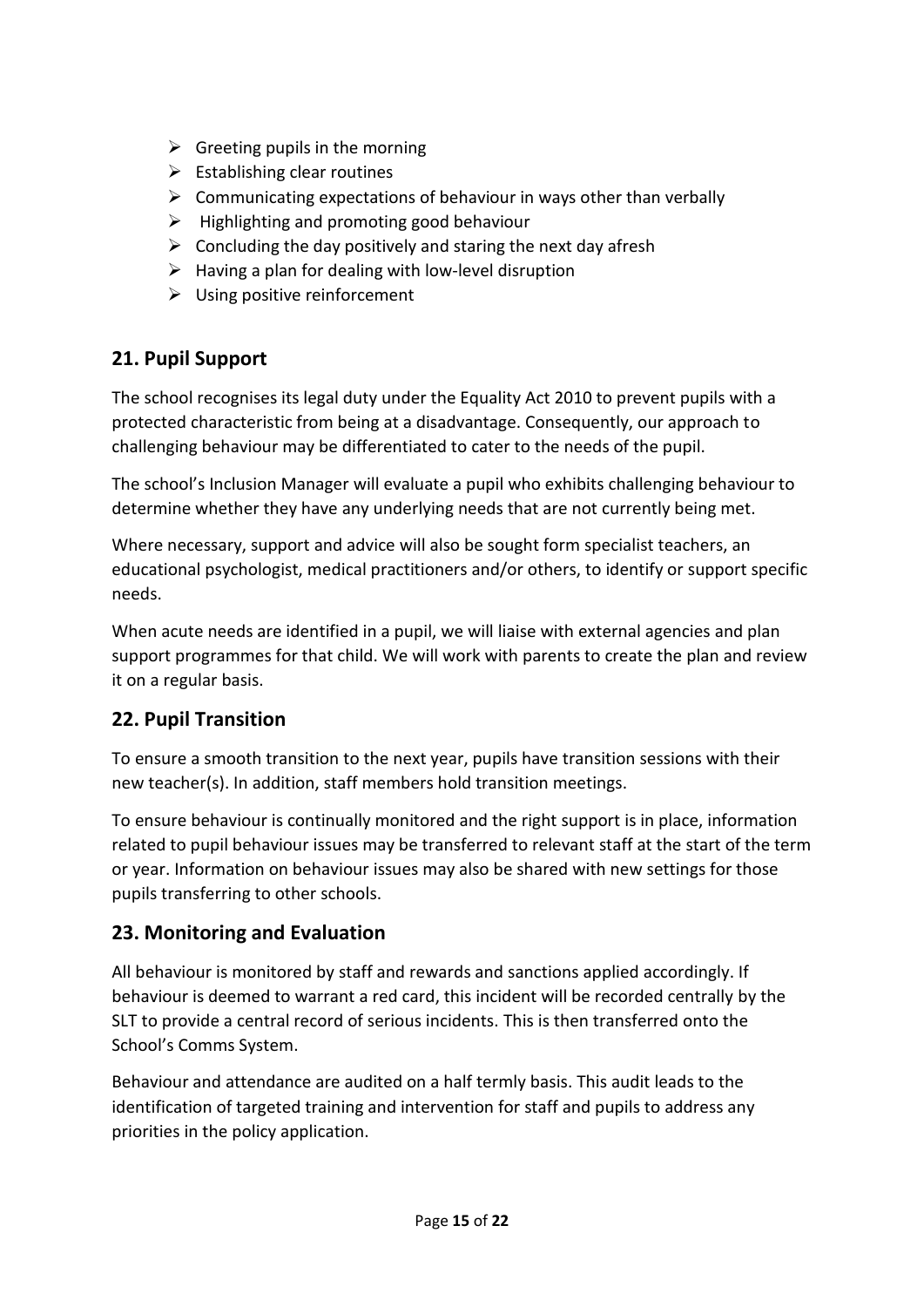## **Appendix 1**

#### **The 'Good to be Green' System:**

How it works:

- In the class there is a prominent 'Good to be Green' display.
- On this display, all children have a pocket with their name on it.
- Each day, children start with a green card in their pocket.
- If children make positive individual choices about their behaviour they are celebrated by inserting a bronze, then silver, then gold card.
- If children make negative individual choices they are warned by inserting a blue, then amber, then red card.
- This system allows children to reflect on their actions, attitudes, behaviours and if behaviours change (e.g. to become more positive) then they can move back towards green (and then towards gold).

#### **Rewards**

#### **Individual**

The following colours are positive reinforcements:





**4 points** are converted to 'house points' and are placed on charts

**In addition, when a child achieves 'Gold', the teacher will send the child to the Deputy Head teacher and his/her name will be recorded in the GOLD BOOK and read out in assembly. Also a 'Gold Note' will be sent home.** 

**If this happens 3 times in a half term the child will be presented with a certificate and a prize in Friday's Celebration Assembly.**

#### **Whole Class**

The class will work together towards a whole class reward through collecting green points. These points will be rewarded if the pupil is still on green at the end of each day. Points can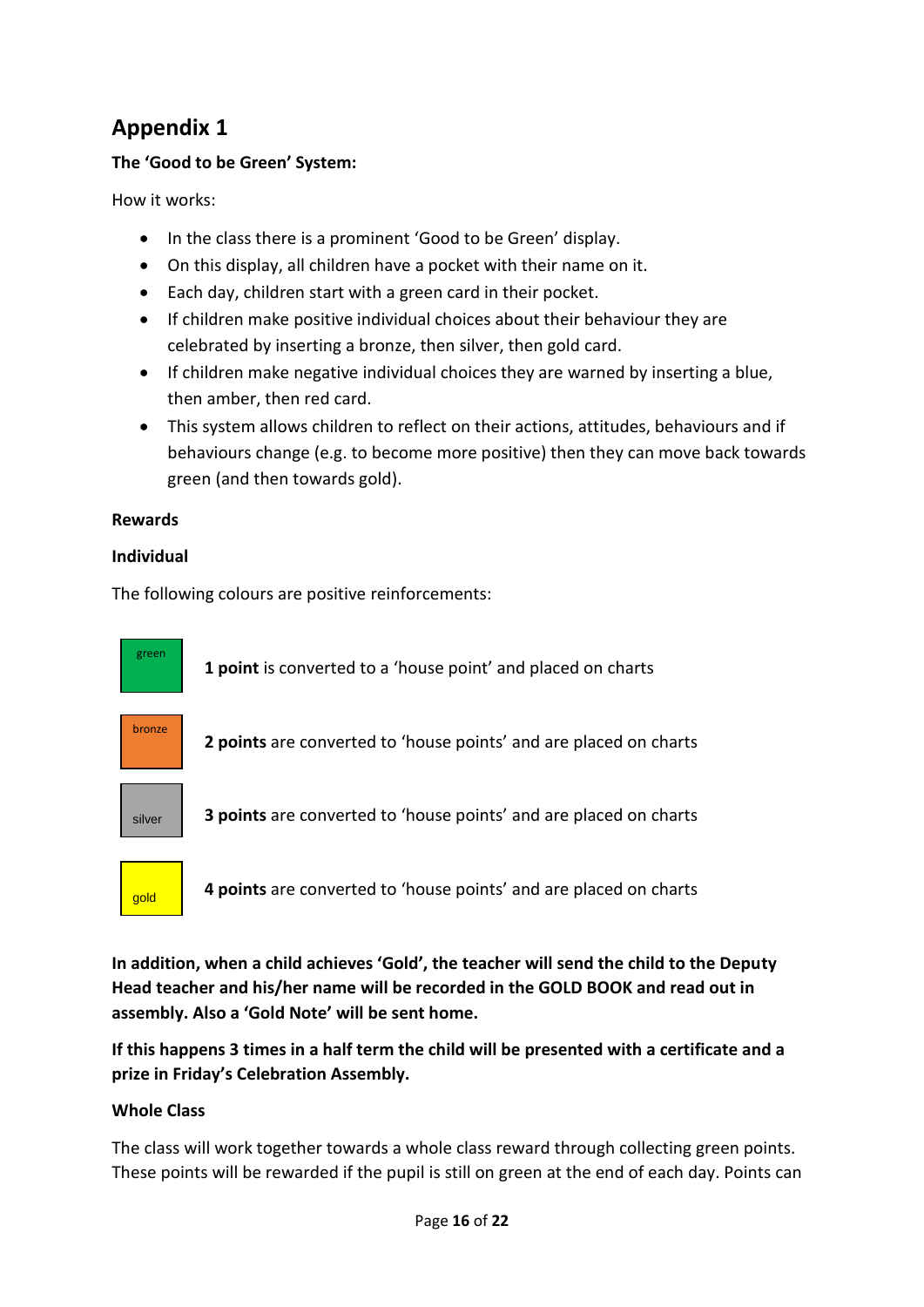also be collected from staff outside the classroom (e.g. SMSAs, TAs). If the class reaches the whole class total they will have a reward. Green rewards may include; special activities, outside playtime, classroom games.

#### **Whole School**

- Certificates in Friday Celebration Assembly
- House points we have 4 houses which are named after elements (in Spanish, linked to MfL)

**Tierra** (Earth) **Agua** (Water) **Fuego** (Fire) **Aire** (Air)

 Each child is a member of a house and is encouraged to earn house points. These points are added up each week and the winning house receives a trophy, at the end of each term.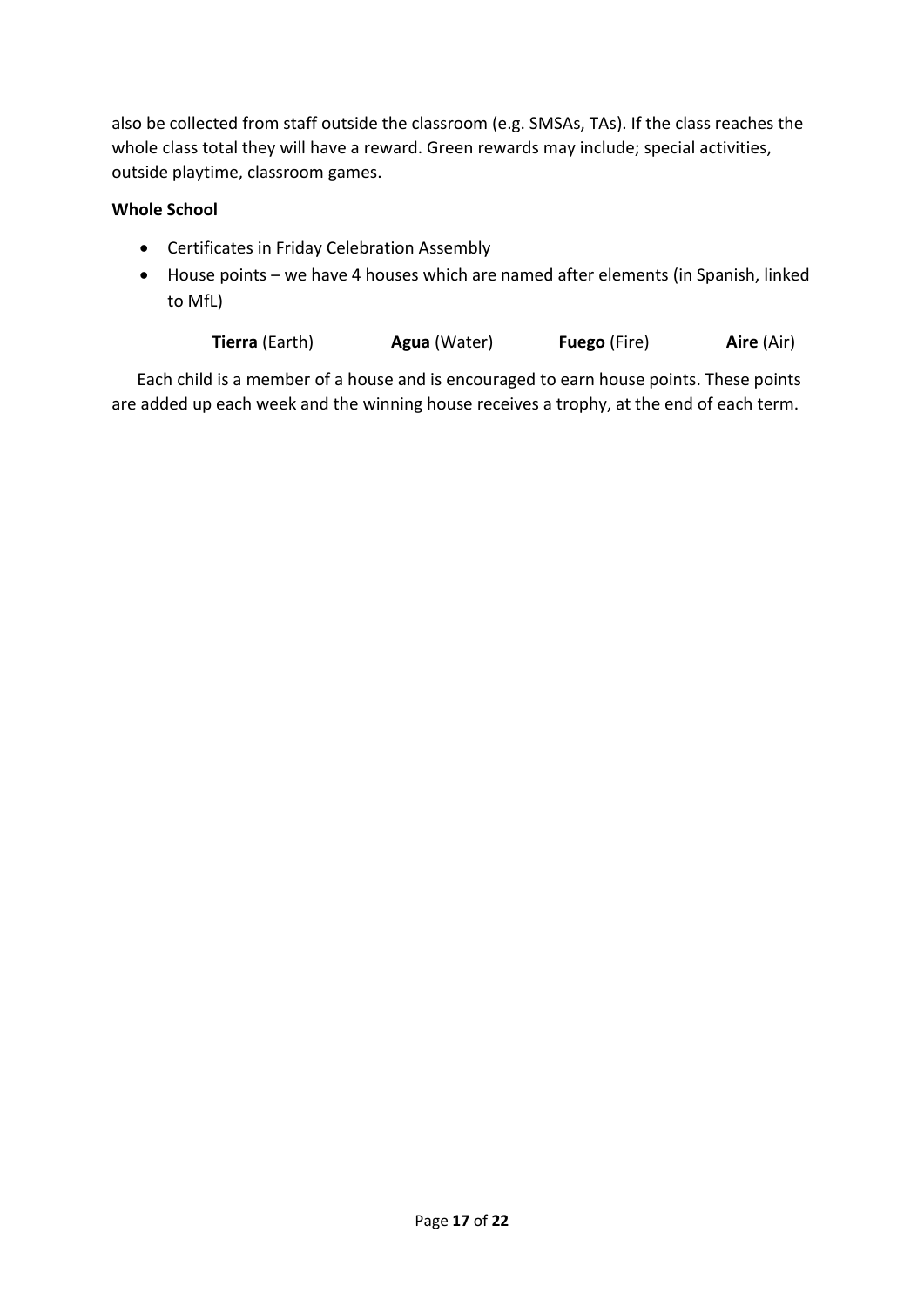# **Appendix 2**

#### **Consequences**

- Staff use least intrusive skills to redirect behaviour.
- If staff decide to move a child's name to the blue, yellow or red card they must be clear with the pupil what they are doing, and what the pupil can do to change this decision.
- At least one warning is **always** provided for pupils in between each stage.
- Teachers and other staff constantly help pupils make the right choices to move their card back on green and beyond.

The following colours are consequences:

| Colour | Examples of behaviours                                                                                                                                                                                                                                                                                                                                                                                                                                                                                                                               | Consequences                                                                                                                                                                                                                                                                                                                                                                                                                                                                                                                                                                                                                                            |
|--------|------------------------------------------------------------------------------------------------------------------------------------------------------------------------------------------------------------------------------------------------------------------------------------------------------------------------------------------------------------------------------------------------------------------------------------------------------------------------------------------------------------------------------------------------------|---------------------------------------------------------------------------------------------------------------------------------------------------------------------------------------------------------------------------------------------------------------------------------------------------------------------------------------------------------------------------------------------------------------------------------------------------------------------------------------------------------------------------------------------------------------------------------------------------------------------------------------------------------|
| blue   | Distracting, making noises, whispering, giggling,<br>fiddling with equipment etc.<br>$\blacksquare$<br>Not sitting on chair properly, tipping chairs<br>not listening to speaker, to calling out, taking too<br>÷,<br>long to settle, talking during learning,<br>moving from seat or carpet space, sitting<br>÷,<br>inappropriately,<br>staring around,<br>÷,<br>not following instructions<br>÷,<br>movement around the school (running)<br>$\blacksquare$                                                                                         | <b>WARNING</b><br>If behaviour improves goes back on green.                                                                                                                                                                                                                                                                                                                                                                                                                                                                                                                                                                                             |
| ambe   | repetitive low level behaviour (see above)<br>$\blacksquare$<br>misuse and minor damage of equipment i.e.<br>÷,<br>throwing a pencil<br>low level verbal comments directed at others,<br>$\overline{a}$<br>laughing at others, making others feel<br>ä,<br>uncomfortable.<br>tutting, rolling eyes<br>÷,<br>non completion of work through lack of<br>÷,<br>concentration,<br>doodling on paper or whiteboards<br>÷,<br>defacing books and other school equipment,<br>÷,<br>ignoring adult,<br>answering back<br>being unsafe without thinking<br>÷, | <b>WARNING</b><br>This provides the opportunity for a pupil to start<br>making the right choices so they can move back to<br>green.<br>If a child displays this type of behaviour, s/he will<br>stay for in-class detention with the class<br>teacher.<br>The child's name will be recorded in the Sanctions<br>& Punishment Book. If a child's name appears in<br>this book 3 times in one week, the child will be<br>sent to detention class.<br>If they attend a detention class they will have a<br>further 15 mins to reflect on their behaviour and with<br>the help of the teacher on duty, will discuss<br>opportunities to move back to green. |
| red    | continuation of all amber behaviour<br>ä,<br>swearing/cursing directed at peer or adult<br>÷,<br>verbal taunting or bullying (hurting someone<br>÷,<br>physically and/or emotionally)<br>hitting<br>$\blacksquare$<br>spitting<br>÷,<br>throwing equipment in anger<br>$\overline{a}$<br>total disregard for adult<br>$\overline{a}$<br>defiance<br>÷,<br>intent<br>÷,<br>deliberately harming the environment                                                                                                                                       | <b>CONSEQUENCE</b><br>If a child displays this type of behaviour, s/he will be<br>sent to detention, where they will have a further 15<br>mins to reflect on their behaviour and with the help<br>of the teacher on duty, will discuss opportunities to<br>move back to green.<br>Children will be asked to have 'Reflection Time' in<br>the classroom for up to 10 minutes.<br>Pupils will move to the reflection area and may use<br>a timer.<br>Recorded on tracking sheet.<br>Staff are looking for opportunities to move pupil<br>back to green.<br>On successful completion of Refection Time the<br>pupil moves back to amber and beyond.        |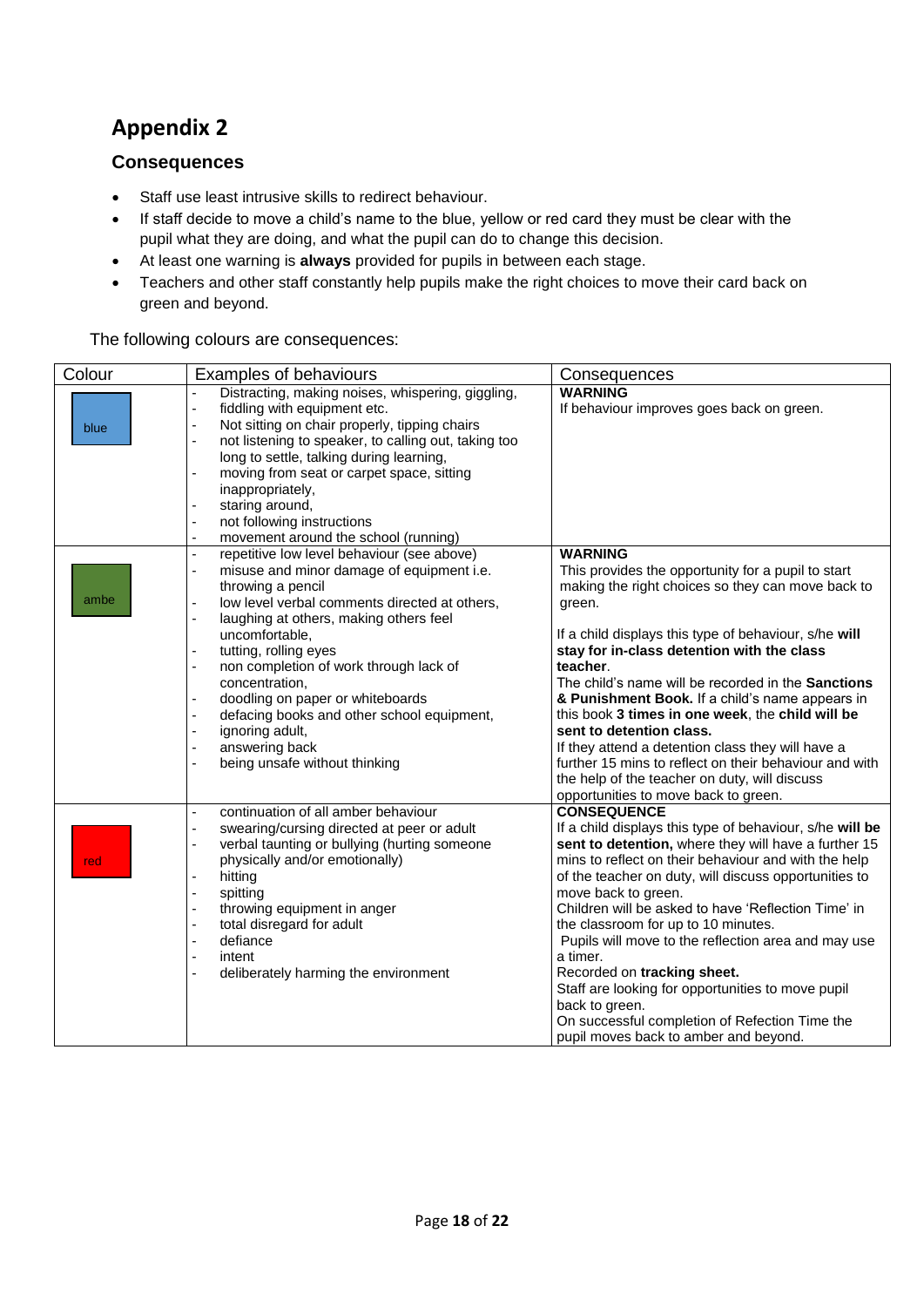| Further      | Physical or verbal aggression towards peer or adult | Leadership team involvement:                                                                                                                                                                                                                                                                                                                                                                                                                                                                                                      |
|--------------|-----------------------------------------------------|-----------------------------------------------------------------------------------------------------------------------------------------------------------------------------------------------------------------------------------------------------------------------------------------------------------------------------------------------------------------------------------------------------------------------------------------------------------------------------------------------------------------------------------|
| consequences | racism, homophobia                                  | The child will be sent to the head/deputy head.                                                                                                                                                                                                                                                                                                                                                                                                                                                                                   |
|              |                                                     | The child's name will be recorded in the 'Behaviour                                                                                                                                                                                                                                                                                                                                                                                                                                                                               |
|              |                                                     | File', kept by the class teacher.                                                                                                                                                                                                                                                                                                                                                                                                                                                                                                 |
|              |                                                     |                                                                                                                                                                                                                                                                                                                                                                                                                                                                                                                                   |
|              |                                                     | Pupil behaviour will be discussed (with the pupil)<br>with a view to one of three outcomes.<br>Reflection Time with SLT. Pupils think of<br>1)<br>strategies to repair the situation and<br>reports back to deputy head at the end of<br>the day. Pupils return to class to aim to get<br>back on green.<br>Phone call or letter home. Parents/carers<br>2)<br>are informed of the situation, steps<br>required for improvement and next steps if<br>there is no improvement in pupil<br>behaviour.<br>Parent/Carer Meeting<br>3) |
|              |                                                     | This may include reviewing and developing<br>an Individual Behaviour Plan.                                                                                                                                                                                                                                                                                                                                                                                                                                                        |
|              |                                                     | Once the child has returned to class they have a<br>fresh start, but they stay on red and must work<br>their way back to green                                                                                                                                                                                                                                                                                                                                                                                                    |
|              |                                                     | Whilst the school aims for a consistent approach<br>in delivering consequences the intention, context<br>and severity of the incident will be taken into<br>account when delivering further consequences.                                                                                                                                                                                                                                                                                                                         |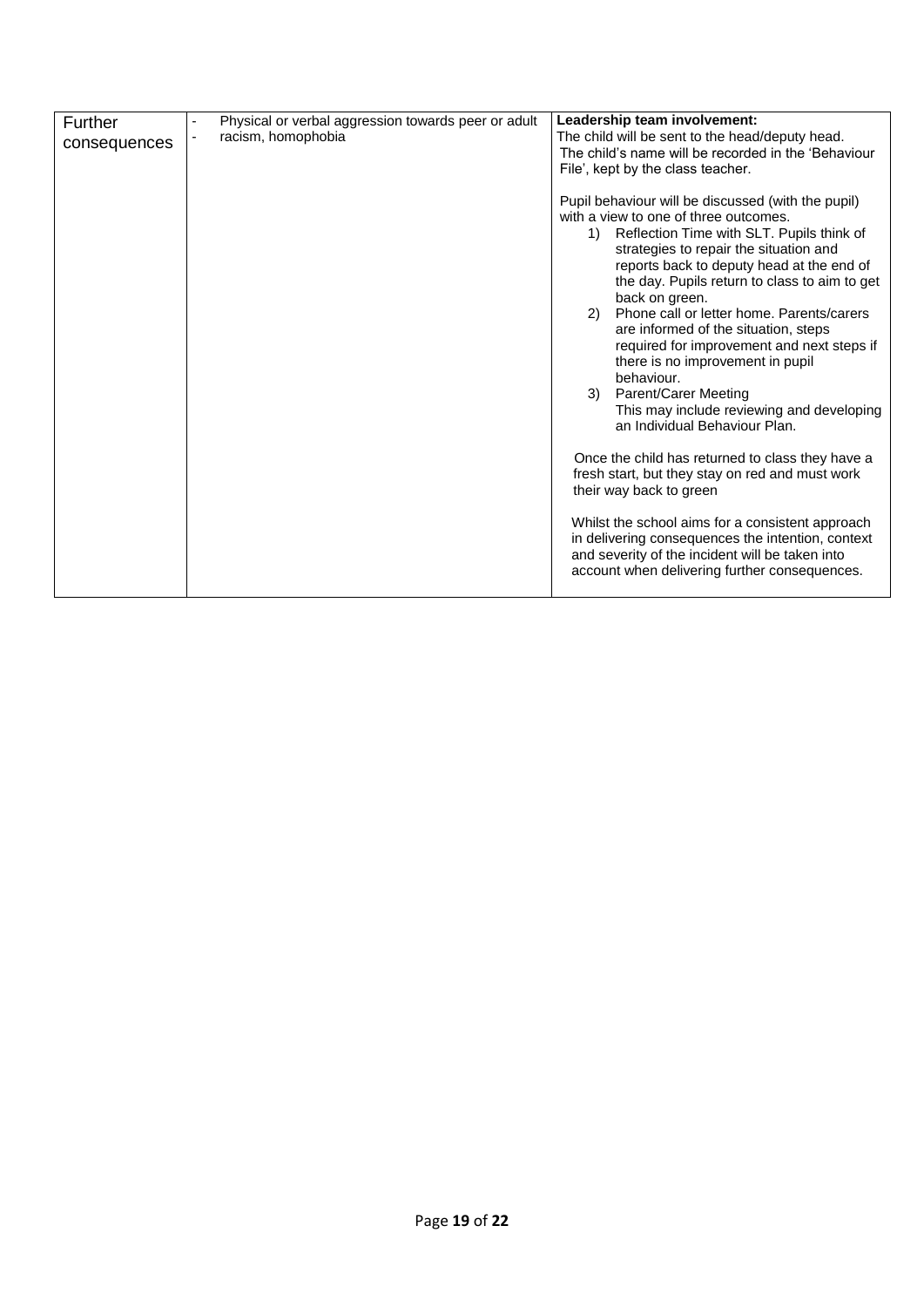## **Appendix 3** Detention Request Form (*printed on red paper)*

Name of Child: \_\_\_\_\_\_\_\_\_\_\_\_\_\_\_\_\_\_ Class: \_\_\_\_\_\_ Sent by: \_\_\_\_\_\_\_\_\_\_\_\_\_\_\_\_\_ Date: \_\_\_\_\_\_\_\_\_\_\_\_\_\_\_\_

| <b>i-I TIME BEHAVIOUR OCCURRED</b> |               | Tick |
|------------------------------------|---------------|------|
| <b>AM</b> break                    | <b>AM BK</b>  |      |
| <b>AM lessons</b>                  | AL            |      |
| <b>Before school</b>               | <b>BS Hrs</b> |      |
| <b>Between lessons</b>             | <b>Bet L</b>  |      |
| Lunch                              | Lun           |      |
| <b>PM lessons</b>                  | PL            |      |
| End of school day/ after school    | <b>ENDS</b>   |      |

| <b>LOCATION/WHERE the behaviours happened</b> |               | <b>Tick</b> |
|-----------------------------------------------|---------------|-------------|
| To and from school                            | <b>TFS</b>    |             |
| Playground                                    | <b>PLYGD</b>  |             |
| <b>Trips</b>                                  | ΤR            |             |
| <b>Singing</b>                                | SI            |             |
| <b>Drumming</b>                               | <b>DR</b>     |             |
| <b>Spanish</b>                                | Spa           |             |
| <b>Toilets</b>                                | <b>WC</b>     |             |
| Art                                           | Art           |             |
| In corridor                                   | <b>INCOR</b>  |             |
| In reception/office area                      | <b>REC</b>    |             |
| In the dinner hall                            | <b>Dinner</b> |             |
| Classroom                                     | <b>Cls</b>    |             |
| At the swimming pool                          | Swim          |             |

| <b>TYPES OF BEHAVIOURS</b>                                                               |            | Tick |
|------------------------------------------------------------------------------------------|------------|------|
| <b>Accident</b>                                                                          | ас         |      |
| <b>Assault</b>                                                                           | ap         |      |
| <b>Bullying</b>                                                                          | bull/bu    |      |
| Damage to property/equipment                                                             | dp/eq      |      |
| <b>Defiant</b>                                                                           | df         |      |
| <b>Disruptive behaviour</b>                                                              | dr/disr/db |      |
| <b>Fighting</b>                                                                          | ft         |      |
| <b>Homework</b>                                                                          | hw         |      |
| Not completing work                                                                      | iw         |      |
| <b>Lateness</b>                                                                          | plas       |      |
| <b>Racist incident</b>                                                                   | raci       |      |
| Theft                                                                                    | th         |      |
| Inappropriately dressed (jewellery, nail<br>varnish, shoes, forgetting PE, swimming kit) | uj         |      |
| <b>Verbal abuse</b>                                                                      | vp         |      |
| <b>Verbal abuse to adult</b>                                                             | vt         |      |
| Code of conduct not completed                                                            | <b>CC</b>  |      |

Anything you want the teacher on detention to know: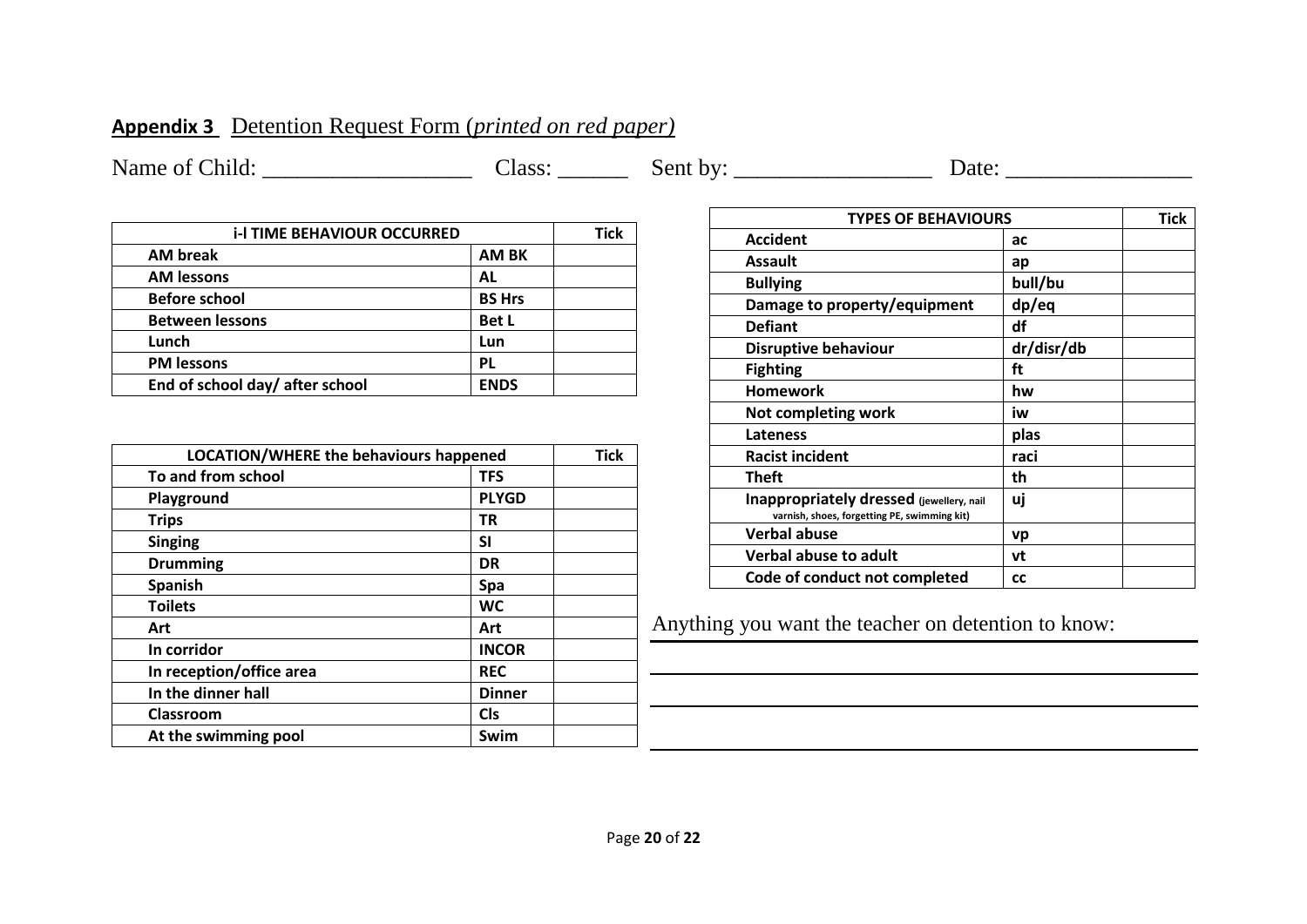| <b>TYPES OF BEHAVIOURS KEY</b>                                                           |                         |  |
|------------------------------------------------------------------------------------------|-------------------------|--|
| <b>Accident</b>                                                                          | ac                      |  |
| <b>Assault</b>                                                                           | ap                      |  |
| <b>Bullying</b>                                                                          | bull/bu                 |  |
| Damage to property/equipment                                                             | dp/eq                   |  |
| <b>Defiant</b>                                                                           | df                      |  |
| <b>Disruptive behaviour</b>                                                              | dr/disr/db              |  |
| <b>Fighting</b>                                                                          | ft                      |  |
| <b>Homework</b>                                                                          | hw                      |  |
| Not completing work                                                                      | iw                      |  |
| <b>Lateness</b>                                                                          | plas                    |  |
| <b>Racist incident</b>                                                                   | raci                    |  |
| <b>Theft</b>                                                                             | th                      |  |
| Inappropriately dressed (jewellery, nail varnish,<br>shoes, forgetting PE, swimming kit) | uj                      |  |
| <b>Verbal abuse</b>                                                                      | vp                      |  |
| <b>Verbal abuse to adult</b>                                                             | vt                      |  |
| Code of conduct nit completed                                                            | <b>CC</b>               |  |
|                                                                                          |                         |  |
|                                                                                          | TIME BEHAVIOUR OCCURRED |  |
| <b>AM break</b>                                                                          | <b>AM BK</b>            |  |
| <b>AM lessons</b>                                                                        | AL                      |  |
| <b>Before school</b>                                                                     | <b>BS Hrs</b>           |  |
| <b>Between lessons</b>                                                                   | <b>Bet L</b>            |  |
| Lunch                                                                                    | Lun                     |  |
| <b>PM lessons</b>                                                                        | <b>PL</b>               |  |
| End of school day/ after school                                                          | <b>ENDS</b>             |  |
| I ocation/Where the hebaviours hannened                                                  |                         |  |

| Location/Where the behaviours happened |               |
|----------------------------------------|---------------|
| To and from school                     | <b>TFS</b>    |
| Playground                             | <b>PLYGD</b>  |
| <b>Trips</b>                           | TR            |
| <b>Singing</b>                         | <b>SI</b>     |
| <b>Drumming</b>                        | <b>DR</b>     |
| Spanish                                | Spa           |
| <b>Toilets</b>                         | <b>WC</b>     |
| Art                                    | Art           |
| In corridor                            | <b>INCOR</b>  |
| In reception/office area               | <b>REC</b>    |
| In the dinner hall                     | <b>Dinner</b> |
| Classroom                              | <b>Cls</b>    |
| At the swimming pool                   | Swim          |